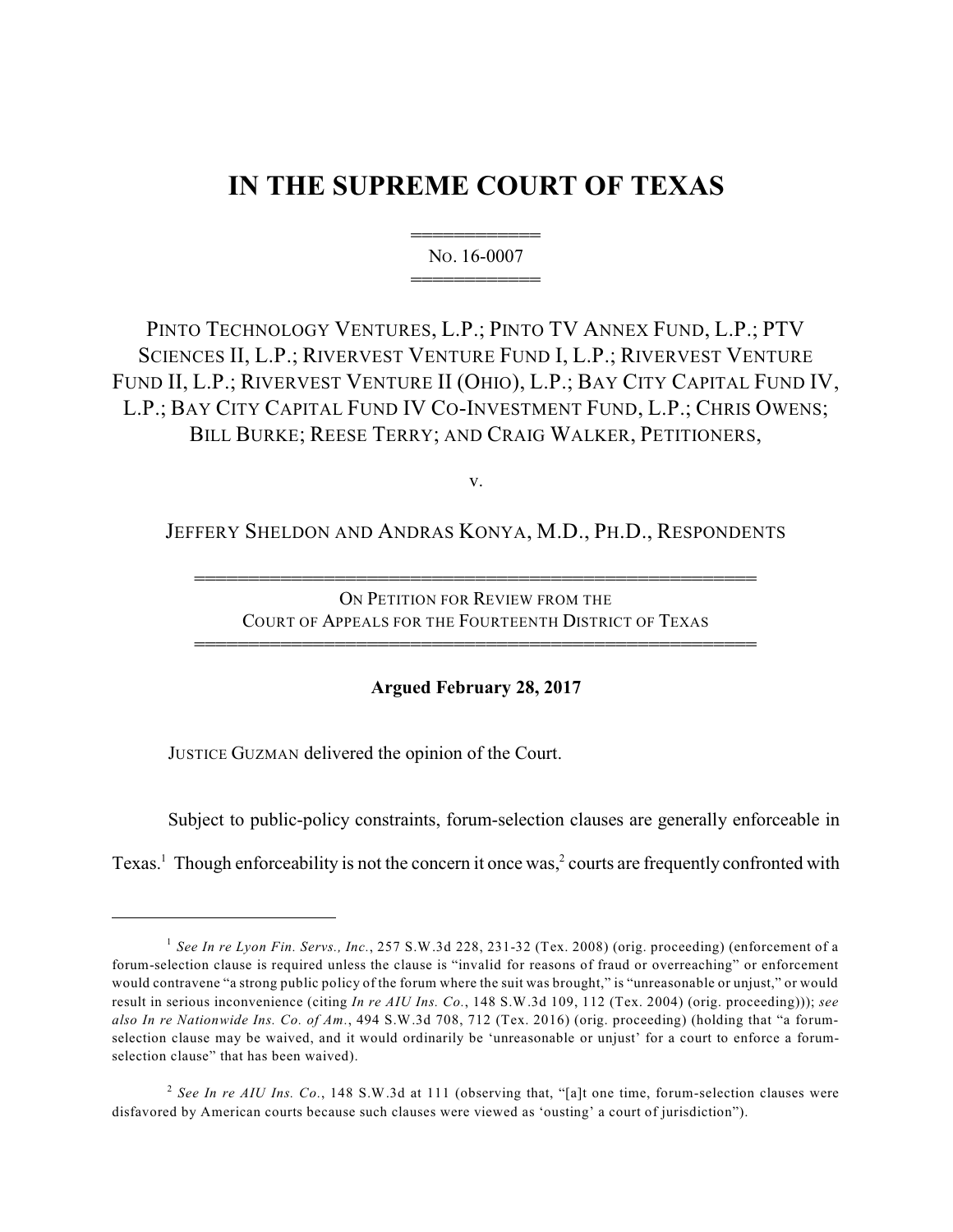disagreements about the specific claims encompassed and the extent to which nonsignatories may resist or enforce such clauses. In determining these matters, common principles of contract and agency law<sup>3</sup> and the parties' chosen language are the fulcrum of our inquiry because forum-selection clauses are creatures of contract and we must give effect to the parties'intent as expressed in the four corners of the document.<sup>4</sup>

Here, certain minority shareholders filed suit alleging dilution of equity interests and the defendants responded, in part, by invoking a forum-selection clause designating Delaware as the proper forum for "any dispute arising out of" a shareholders agreement. The parties ask us to decide (1) which parties are bound to the forum-selection clause as signatories or nonsignatories to the shareholders agreement and (2) whether statutory and common-law tort claims that are factually predicated on the existence or terms of that agreement must be litigated in the contractually designated forum. The trial court granted the defendants' motion to dismiss, but a divided court of appeals reversed, holding the forum-selection clause does not control because the shareholders' extracontractual claims do not allege noncompliance or interference with any rights or obligations derived from the shareholders agreement.<sup>5</sup>

*See In re Kellogg Brown & Root, Inc.*, 166 S.W.3d 732, 739 (Tex. 2005) (orig. proceeding) (identifying six 3 theories that may bind nonsignatories to an arbitration agreement—incorporation by reference, assumption, agency, alter ego, equitable estoppel, and third-party beneficiaries).

*Cf. G.T. Leach Builders, LLC v. Sapphire V.P., LP*, 458 S.W.3d 502, 520 n.15 (Tex. 2015) (orig. proceeding) 4 ("In deciding . . . questions of arbitrability, courts apply the common principles of general contract law to determine the parties' intent."); *In re Rubiola*, 334 S.W.3d 220, 224 (Tex. 2011) (whether an arbitration agreement can be enforced by or against a nonsignatory depends on the parties' intent as expressed in the agreement).

 $5$  477 S.W.3d 411, 417-20 (Tex. App.—Houston [14th Dist.] 2015) (noting the shareholders did not assert any claims for breach of the shareholders agreement and that all asserted claims are noncontractual and are premised on general obligations imposed by law rather than the parties' agreement).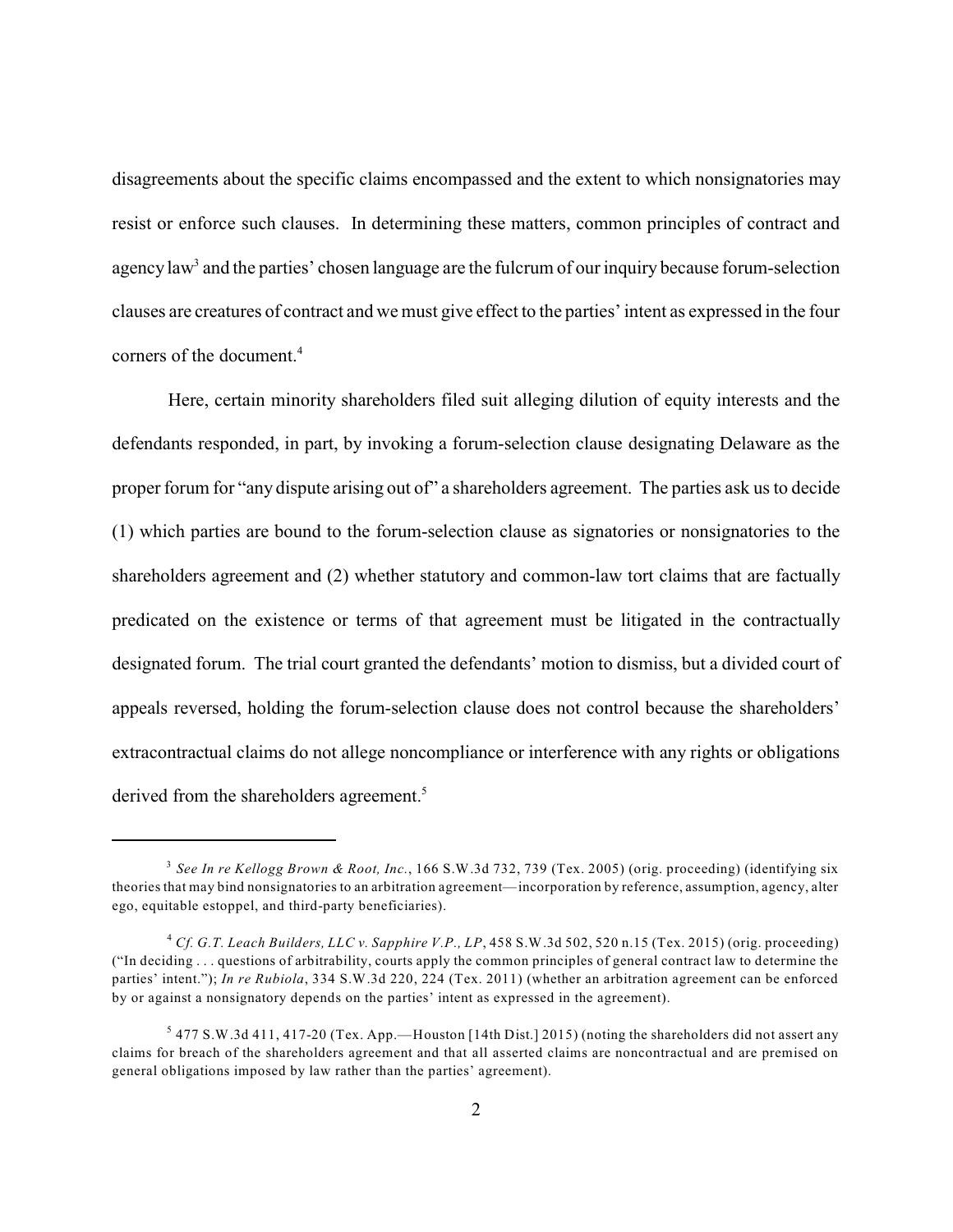While "the party who brings a suit is master to decide what law he will rely on," whether a forum-selection clause applies depends on the factual allegations undergirding the party's claims rather than the legal causes of action asserted.<sup>7</sup> Focusing on the factual allegations in this case rather than the legal theories the minority shareholders elected to pursue, we hold that the shareholders' statutoryand common-law tort claims evidence a "dispute arising out of" the shareholders agreement because (1) the existence or terms of the agreement are operative facts in the litigation and (2) "but for" that agreement the shareholders would not be aggrieved. $8$  Our holding today is faithful to the parties' chosen contractual language, avoids "slavish adherence to a contract/tort distinction,"<sup>9</sup> and prevents litigants from avoiding a forum-selection clause with "artful pleading."<sup>10</sup> We further hold the shareholders are bound by the forum-selection clause as signatories to the shareholders agreement, except with respect to their claims against the nonsignatory defendants. We therefore reverse the court of appeals' judgment, render judgment dismissing the minorityshareholders' claims in part, and remand the case to the trial court for further proceedings in part.

*Fair v. Kohler Die & Specialty Co.*, 228 U.S. 22, 25 (1913) (law asserted as basis for recovery determines, 6 for jurisdictional purposes, whether the claims arise under federal law).

*Cf. In re Rubiola*, 334 S.W.3d at 225. 7

*See Lambert v. Kysar*, 983 F.2d 1110, 1121-22 (1st Cir. 1993) (applying a "same operative facts" test to 8 noncontractual claims); *In re Lisa Laser USA, Inc.*, 310 S.W.3d 880, 886 (Tex. 2010) (orig. proceeding) ("but for" the agreement containing the forum-selection clause, the plaintiff would have no basis for the complaints made in the lawsuit).

*In re Int'l Profit Assocs., Inc.*, 274 S.W.3d 672, 677 (Tex. 2009) (orig. proceeding) (quoting *Ginter ex. rel.* 9 *Ballard v. Belcher, Prendergast & Laporte*, 536 F.3d 439, 444 (5th Cir. 2008)).

<sup>&</sup>lt;sup>10</sup> *Id.* (quoting *Ginter*, 536 F.3d at 444).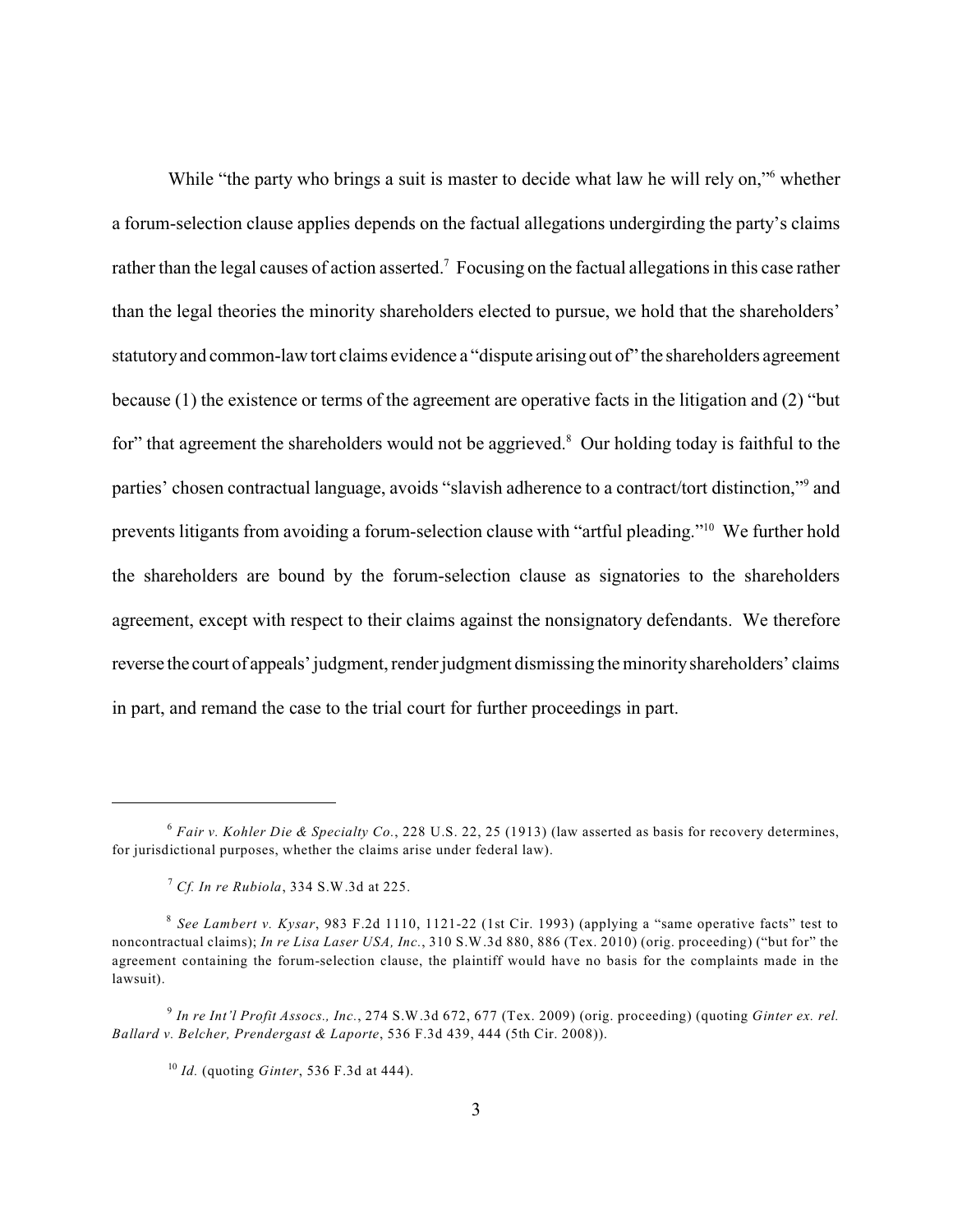#### **I. Factual and Procedural Background**

Jeffery Sheldon and Andras Konya are shareholders in IDev Technologies, Inc. (IDEV), a developer and manufacturer of medical devices. Sheldon founded IDEV in 1999 and served as its Chief Executive Officer (CEO) until 2008. Konya, an IDEV consultant from 2002 to 2012, is the co-inventor of vascular-stent technology IDEV licensed in 2000. Both Sheldon and Konya initially acquired IDEV common stock through their business relationship with the company. Sheldon later added to his IDEV holdings by purchasing preferred stock.

IDEV engaged in multiple rounds of financing, causing Sheldon's and Konya's proportional ownership interests to change over time. In early 2010, shortly before the events giving rise to the present dispute, Sheldon and Konya allege they owned 5% and 2.4% of IDEV's total outstanding shares, respectively. Following a series of transactions in 2010, however, Sheldon and Konya allege their interests were substantially and wrongfully diluted to a fraction of 1% in a concerted effort by certain controlling parties to wipe out common stockholders after first converting preferred stock to common stock. Sheldon and Konya contend the 2010 transactions manipulated, diluted, and devalued their holdings, depriving them of a significant payout in connection with IDEV's impending acquisition by another company at a considerable sum.

Sheldon and Konya (collectively, the Shareholders) sued IDEV's venture-capital majority shareholders,<sup>11</sup> IDEV's CEO Chris Owens and Chief Financial Officer (CFO) Bill Burke, and IDEV

<sup>&</sup>lt;sup>11</sup> Pinto Technology Ventures, L.P.; Pinto TV Annex Fund, L.P.; PTV Sciences II, L.P.; RiverVest Venture Fund I, L.P.; RiverVest Venture Fund II, L.P.; RiverVest Venture Fund II (Ohio), L.P.; Bay City Capital Fund IV, L.P.; and Bay City Capital Fund IV Co-Investment Fund, L.P. By 2010, the venture-capital funds collectively controlled over 60% of the IDEV issued and outstanding stock.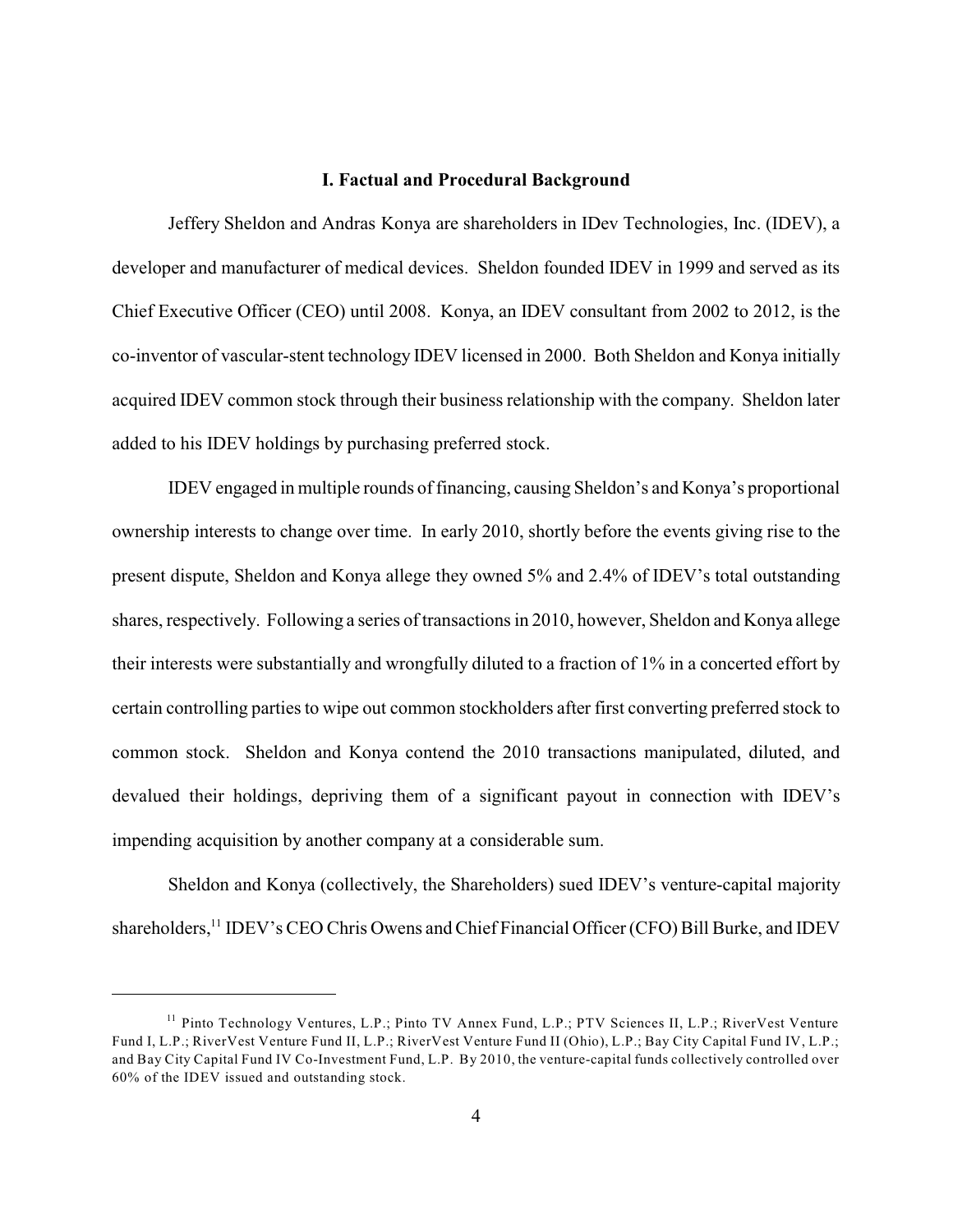directors Reese Terry and Craig Walker (collectively, the IDEV parties), alleging fraud, breach of fiduciary duty, minority-shareholder oppression, Texas Blue Sky Law violations, and conspiracy as to various parties. The IDEV parties moved to dismissthe claims based on a forum-selection clause in IDEV's 2010 Amended and Restated Shareholders Agreement (2010 Amended Shareholders Agreement), which plays a featured role in the allegations underlying the Shareholders' statutoryand common-law tort claims. Sheldon and Konya contest the forum-selection clause's applicability to the dispute for a variety of reasons relating to the circumstances giving rise to the underlying dispute and amendment of the clause to change venue from Texas to Delaware.

A forum-selection clause has long been part of IDEV's shareholder agreements, as amended in 2002, 2004, 2006, 2008, and 2010. Both the 2002 and 2004 agreements included a forum-selection clause designating Harris County, Texas, as the forum for "any dispute arising out of" those agreements, but following an amendment in 2006, the shareholders agreement was revised to require litigation of disputes in Delaware:

[T]he Delaware state courts of Wilmington, Delaware (or, if there is exclusive federal jurisdiction, the United States District Court for the District of Delaware) shall have exclusive jurisdiction and venue over any dispute arising out of this Agreement, and the parties hereby consent to the jurisdiction of such courts.

The 2008 and 2010 agreements carried forward the Delaware forum-selection clause without alteration.

Sheldon signed all of the shareholder agreements, except the 2010 Amended Shareholders Agreement. Konya signed only the 2002 and 2004 shareholder agreements, but, notably, the 2004 agreement authorized written amendments with the assent of IDEV and a majority of the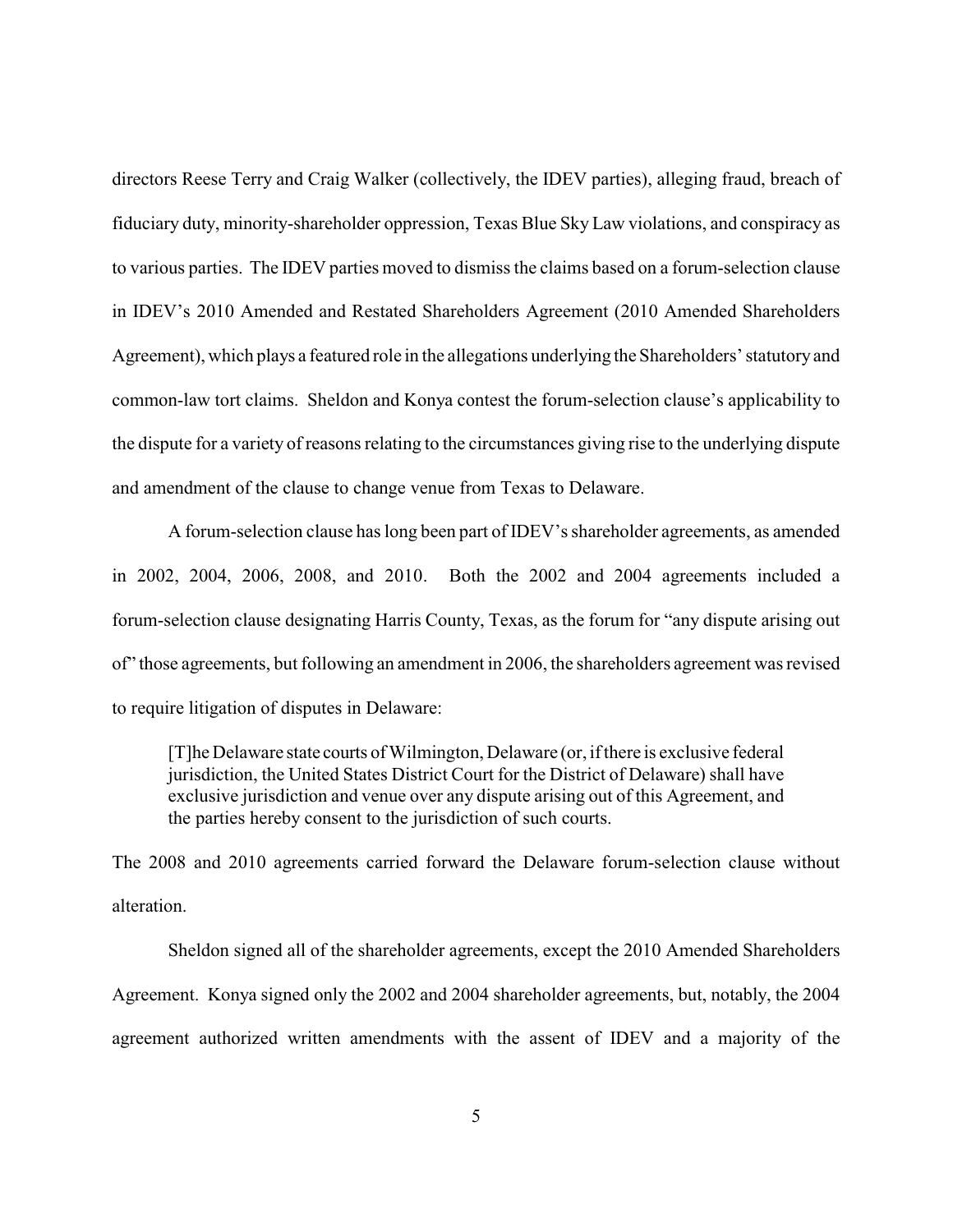stockholders. Subsequent versions of the shareholders agreement also had provisions allowing for amendment on similar terms.

The stated purpose of each amended shareholders agreement was to "promote the best interests" of IDEV and the "mutual interests" of the company and its shareholders by "imposing certain requirements with respect to the voting and transferability of the shares of [the company's stock] owned by the Shareholders." To that end, under the shareholders agreement, as amended from time to time, the shareholders and IDEV have certain rights and obligations that govern the relationship between them.

Several of the amendments to the shareholders agreement coincided with financing required for IDEV's growth and solvency. Series A Financing in 2004 raised approximately \$1.8 million; Series B in 2006 raised \$24 million; and Series C in 2008 raised an additional \$25 million. These transactions diluted the Shareholders' interests over time without any apparent dispute. However, dilution related to Series B-1 financing in 2010 and interconnected actions to amend the shareholders agreement precipitated Sheldon's and Konya's claims in the instant lawsuit. In addition to complaining about sundry actions permitted under the 2010 Amended Shareholders Agreement, the Shareholders allege:

- In 2010, the "Defendants set out to reduce [the Shareholders'] holdings . . . to a modest fraction of 1% and to similarly dilute other existing shareholders" employing "the following steps to accomplish their goal," among others:
	- 1. "The venture capital defendants . . . caused the board of directors to join with them to amend the Shareholder's Agreement, eliminating Sheldon<sup>['s]</sup> . . . preemptive rights"; and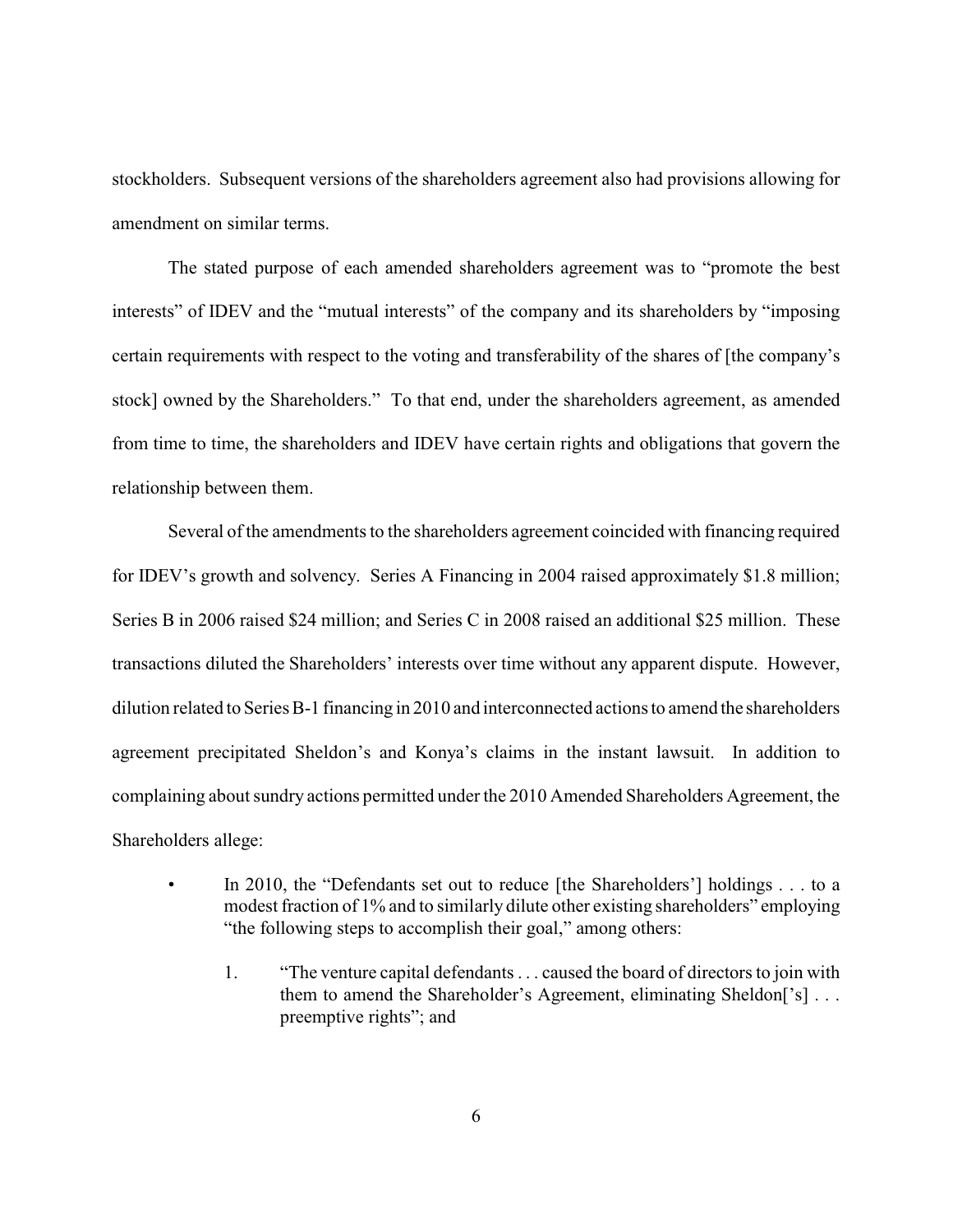- 2. "[The independent directors] Terry and Walker . . . went along with the various steps—including the amendment of the Shareholder Agreement—in breach of their fiduciary duties."
- "The Defendants caused the Shareholder Agreement to be amended in hopes of avoiding Sheldon's (and others') preemptive rights in respect of his common and preferred stock holdings."
- "[T]he 2010 Shareholder Agreement amendmentwas procured byfraud and breaches of fiduciary duty."
- "Defendants failed to disclose material facts to Sheldon related to the 2010 Shareholder Agreement amendment and related transactions."
- "Defendants mayclaim no rights under the 2010 Shareholder Agreement amendment as it is unenforceable under [the Blue Sky Law]."

After considering the pleadings on file and the parties' arguments, the trial court granted the motion to dismiss in favor of a Delaware forum and dismissed the lawsuit with prejudice to refiling in Texas.

In a split decision, the court of appeals reversed, holding the forum-selection clause inapplicable to this dispute because an "arising out of" forum-selection clause applies onlywhen the claims would not exist "but for" the agreement containing the clause.<sup>12</sup> The court determined that the rights and obligations underlying the Shareholders' claims derive from statute and common law and, thus, do not "aris[e] out of" the 2010 Amended Shareholders Agreement.<sup>13</sup> Given its holding on the latter question, the court did not consider the Shareholders' additional arguments that, as

 <sup>477</sup> S.W.3d 411, 418, 421 (Tex. App.—Houston [14th Dist.] 2015) (citing *In re Lisa Laser*, 310 S.W.3d at 12 886).

<sup>&</sup>lt;sup>13</sup> Id. at 418, 421 (finding lack of a "but for" relationship between the obligations and rights sued on and the relationship created by the shareholders agreement).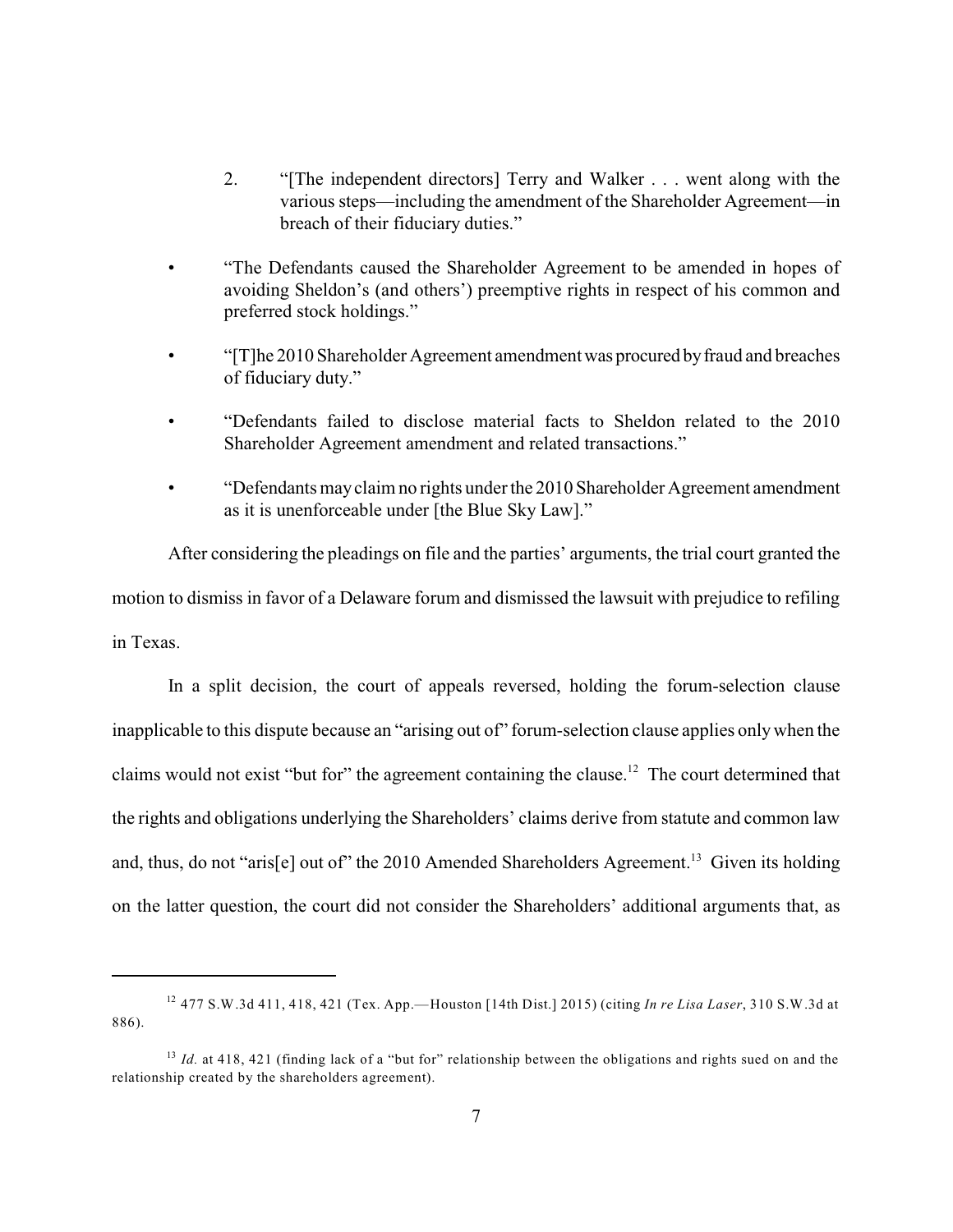nonsignatories, CEO Owens and CFO Burke lack enforcement capacity and that Konya is required to litigate only in Harris County, not Delaware.

The dissenting justice assailed the majority's analysis as improperly "consider[ing] just the labels of the claims" instead of "focus[ing] on the substance of the claims."<sup>14</sup> And, more pointedly, the dissent took issue with the majority's application of an unduly conscribed causal-nexus standard that belies a "common-sense examination" of the claims' substance; permits artful pleading; and constrains "arising out of" language to only those disputes brought as breach-of-contract and tortious-interference claims.<sup>15</sup> Rejecting the majority's conclusion, the dissent found the forum-selection clause controlling because (1) the Shareholders' claims substantively pertain to dilution of Sheldon's and Konya's equity interests; (2) the shareholders agreement was amended "to enable that dilution and to protect the investors who acquired the newly issued stock"; and (3) the factual allegations relating to the dilution are "inextricably enmeshed" and "factually intertwined" with the agreement, surpassing the low "but for" connective threshold.<sup>16</sup>

After an evenly divided en banc panel denied reconsideration, the IDEV parties appealed to this Court, arguing (1) the court of appeals applied an overly restrictive scope-of-coverage standard that necessarily excludes all statutory and common-law tort claims, which are always derived from extra-contractual rights and obligations; (2) a "common-sense examination" of the Shareholders'

*Id.* at 421 (CHRISTOPHER, J., dissenting) (citing *In re Fisher*, 433 S.W.3d 523, 529 (Tex. 2014) (orig. 14 proceeding)).

<sup>&</sup>lt;sup>15</sup> Id.

<sup>&</sup>lt;sup>16</sup> *Id.* at 421-24.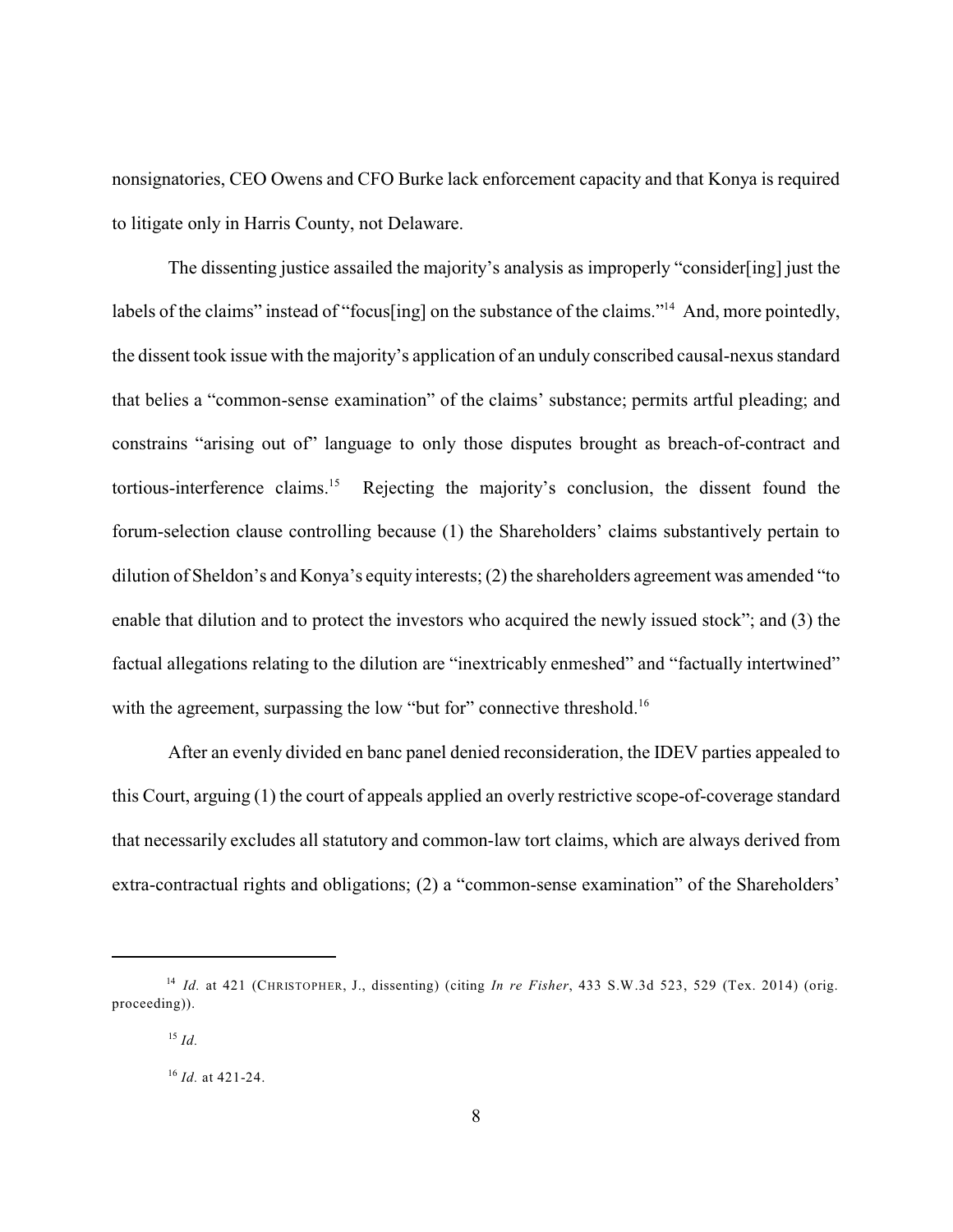substantive allegations reveals this "dispute aris[es] out of" the 2010 Amended Shareholders Agreement; (3) Konya is contractually bound to subsequent contract amendments designating Delaware as the exclusive dispute-resolution forum; and (4) CEO Owens and CFO Burke can enforce the forum-selection clause as nonsignatories under the transaction-participant theory,  $\frac{17}{17}$  the substantially interdependent and concerted misconduct doctrine, $18$  and the mandatory-venue provisions in Texas Civil Practice and Remedies Code sections 15.004 and 15.020.<sup>19</sup>

In addition to echoing the court of appeals' analysis regarding the scope of the Delaware forum-selection clause, the Shareholders refute both its application as to Konya, because he only signed shareholder agreements designating a Texas forum, and its enforcement byOwens and Burke as nonsignatories under any of the asserted theories.

*See, e.g.*, *Carlile Bancshares, Inc. v. Armstrong*, Nos. 02-14-00014-CV, 02-14-00018-CV, 2014 WL 17 3891658, at \*10 (Tex. App.—Fort Worth Aug. 7, 2014, no pet.) (mem. op.) ("Nonsignatories may be subject to forum-selection clauses if they were transaction participants.").

*Deep Water Slender Wells, Ltd. v. Shell Int'l Expl. & Prod., Inc.*, 234 S.W.3d 679, 694 (Tex. App.—Houston 18 [14th Dist.] 2007, pet. denied) ("Courts should apply equitable estoppel when a signatory to the contract containing the forum-selection clause raises allegations ofsubstantially interdependent and concerted misconduct by both nonsignatories and one or more signatories to the contract.").

<sup>&</sup>lt;sup>19</sup> See TEX. CIV. PRAC. & REM. CODE §§ 15.004 (if one claim is governed by a mandatory-venue provision, all joined claims shall be brought in the county required by that provision), .020 (a party may not bring an action arising from a major transaction in a county if the party "agreed in writing that an action arising from the transaction must be brought in another county of this state or in another jurisdiction").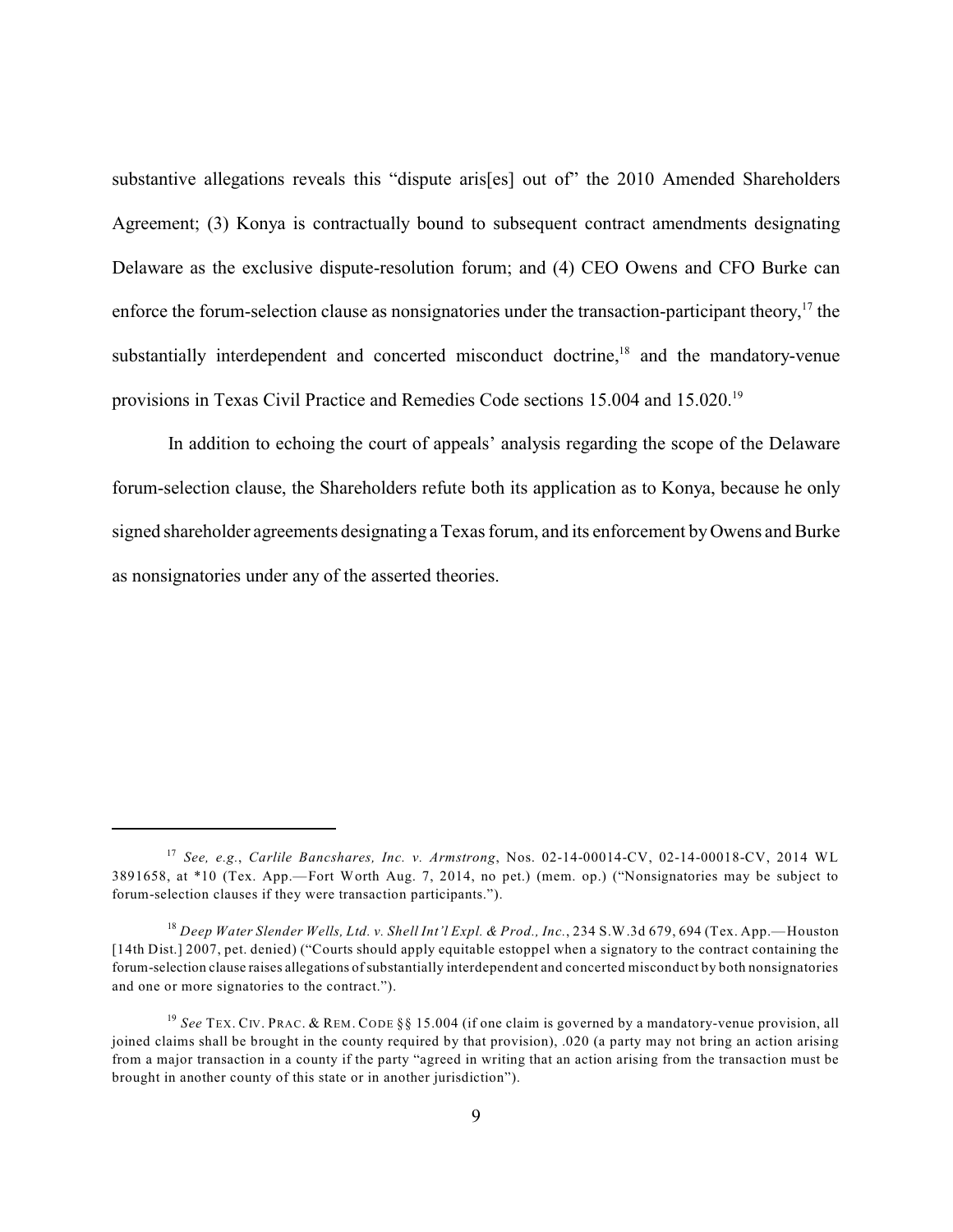# **II. Discussion**

#### **A. Standard of Review**

Forum-selection clauses provide parties with an opportunity to contractually preselect the jurisdiction for dispute resolution.<sup>20</sup> In Texas, forum-selection clauses are generally enforceable<sup>21</sup> and "should be given full effect."<sup>22</sup> Failing to give effect to contractual forum-selection clauses and forcing a party to litigate in a forum other than the contractually chosen one amounts to "'clear harassment'... injecting inefficiency by enabling forum-shopping, wasting judicial resources, delaying adjudication on the merits, and skewing settlement dynamics  $\dots$ ."<sup>23</sup>

Here, the parties agree the forum-selection clause is generallyenforceable, but disagree about who may enforce it, who is bound by it, and whether the statutory and common-law tort claims alleged in this lawsuit constitute a "dispute arising out of" the 2010 Amended Shareholders Agreement. In considering these matters, we may seek guidance from federal law analyzing forum-selection clauses and draw analogies between forum-selection clauses and arbitration clauses,  $24$  which are "a specialized kind of forum-selection clause."  $25$ 

We begin our analysis by considering the scope of the forum-selection clause.

*See, e.g.*, *In re AIU Ins. Co.*, 148 S.W.3d 109, 111 (Tex. 2004) (orig. proceeding). 20

*In re Nationwide Ins. Co. of Am.*, 494 S.W.3d 708, 712 (Tex. 2016) (orig. proceeding). 21

*In re Lisa Laser USA, Inc.*, 310 S.W.3d 880, 883 (Tex. 2010) (orig. proceeding). 22

*Id.* (quoting *In re AutoNation, Inc.*, 228 S.W.3d 663, 667-68 (Tex. 2007) (orig. proceeding)). 23

*In re Int'l Profit Assocs., Inc.*, 274 S.W.3d 672, 677 (Tex. 2009) (orig. proceeding). 24

*Scherk v. Alberto-Culver Co.*, 417 U.S. 506, 519 (1974). 25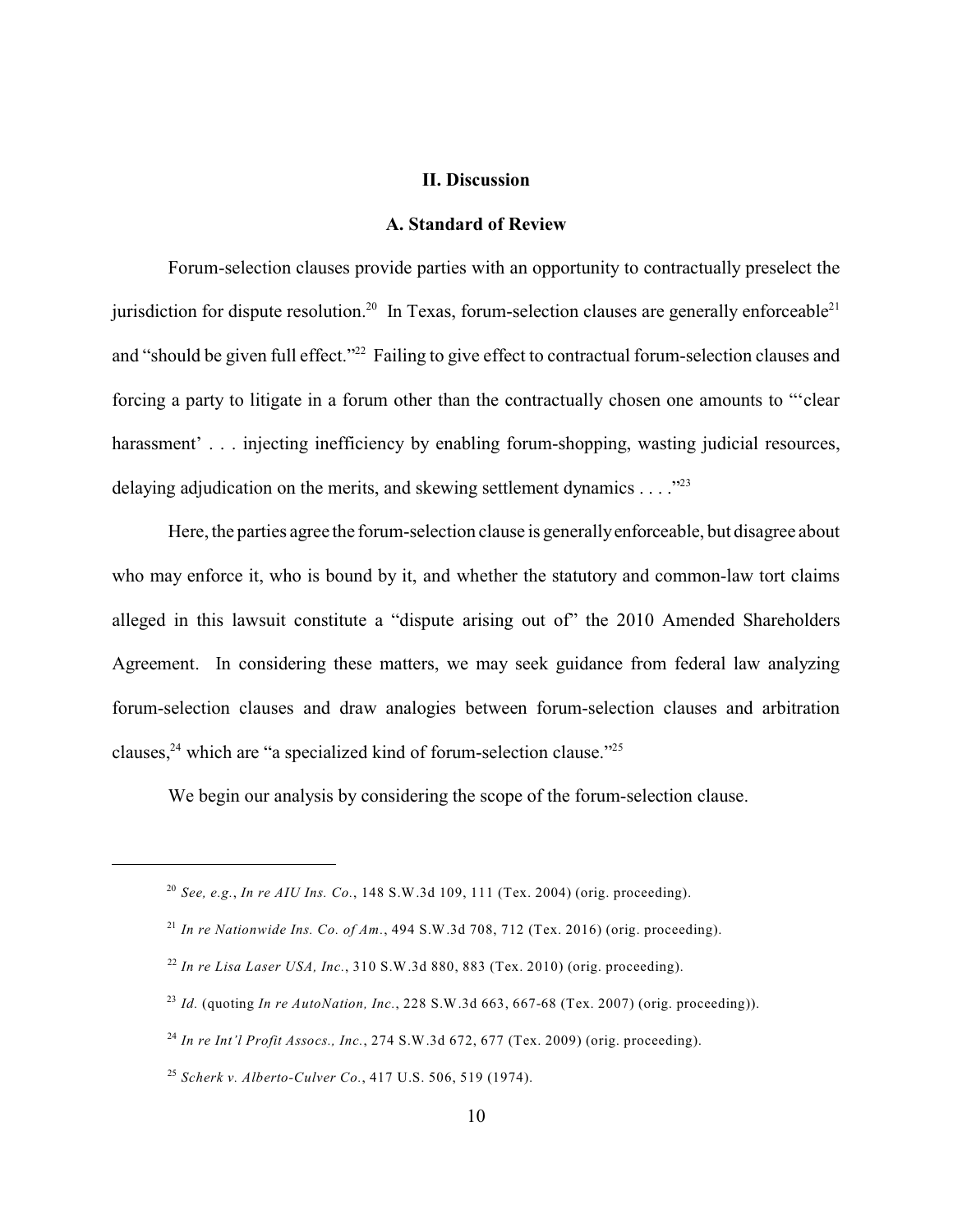# **B. The Claims Fall within the Scope of the Forum-Selection Clause**

Whether Sheldon and Konya's noncontractual claims fall within the forum-selection clause's scope depends on the parties' intent as expressed in their agreement and a "common-sense examination" of the substantive factual allegations.<sup>26</sup> Legal theories and causes of action are not controlling.<sup>27</sup> Rather, we avoid "slavish adherence to a contract/tort distinction,"<sup>28</sup> because doing otherwise "would allow a litigant to avoid a forum-selection clause with 'artful pleading.'"<sup>29</sup>

The starting point of the inquiry is the forum-selection clause's language.<sup>30</sup> In this case, the parties agreed to resolve "any dispute arising out of this Agreement" in Delaware. Dictionaries define "arise" to mean "to originate from a specified source,"<sup>31</sup> "to stem (from),"<sup>32</sup> and "[t]o result (from)."<sup>33</sup> This Court has observed that the words "arising out of" have "broad[] significance," and

*In re Int'l Profit Assocs.*, 274 S.W.3d at 677 (quoting *Ginter ex. rel. Ballard v. Belcher, Prendergast &* 28 *Laporte*, 536 F.3d 439, 444 (5th Cir. 2008)).

*Id.* (quoting *Ginter*, 536 F.3d at 444). 29

*See Braspetro Oil Servs. Co. v. Modec (USA), Inc.*, 240 F. App'x 612, 616 (5th Cir. 2007) ("[W]e look to 30 the language of the parties' contracts to determine which causes of action are governed by the forum selection clause." (quoting *Marinechance Shipping, Ltd. v. Sebastian*, 143 F.3d 216, 222 (5th Cir.1998) (internal quotations omitted))).

<sup>31</sup> Arise, WEBSTER'S THIRD NEW INT'L DICTIONARY (2002).

*Id.* 33

*In re Int'l Profit Assocs.*, 274 S.W.3d at 677. 26

*Cf. In re Rubiola*, 334 S.W.3d 220, 225 (Tex. 2011) (orig. proceeding) (courts are required to "'focus on the 27 factual allegations of the complaint, rather than the legal causes of action asserted'" (quoting *Prudential Sec. Inc. v. Marshall*, 909 S.W.2d 896, 900 (Tex. 1995))).

<sup>&</sup>lt;sup>32</sup> Arise, BLACK'S LAW DICTIONARY (10th ed. 2014).

*In re NEXT Fin. Grp.*, 271 S.W.3d 263, 268 (Tex. 2008) (orig. proceeding) (an arbitration case quoting *Utica* 34 *National Ins. Co. v. Am. Indem. Co.*, 141 S.W.3d 198, 203 (Tex. 2004), an insurance case).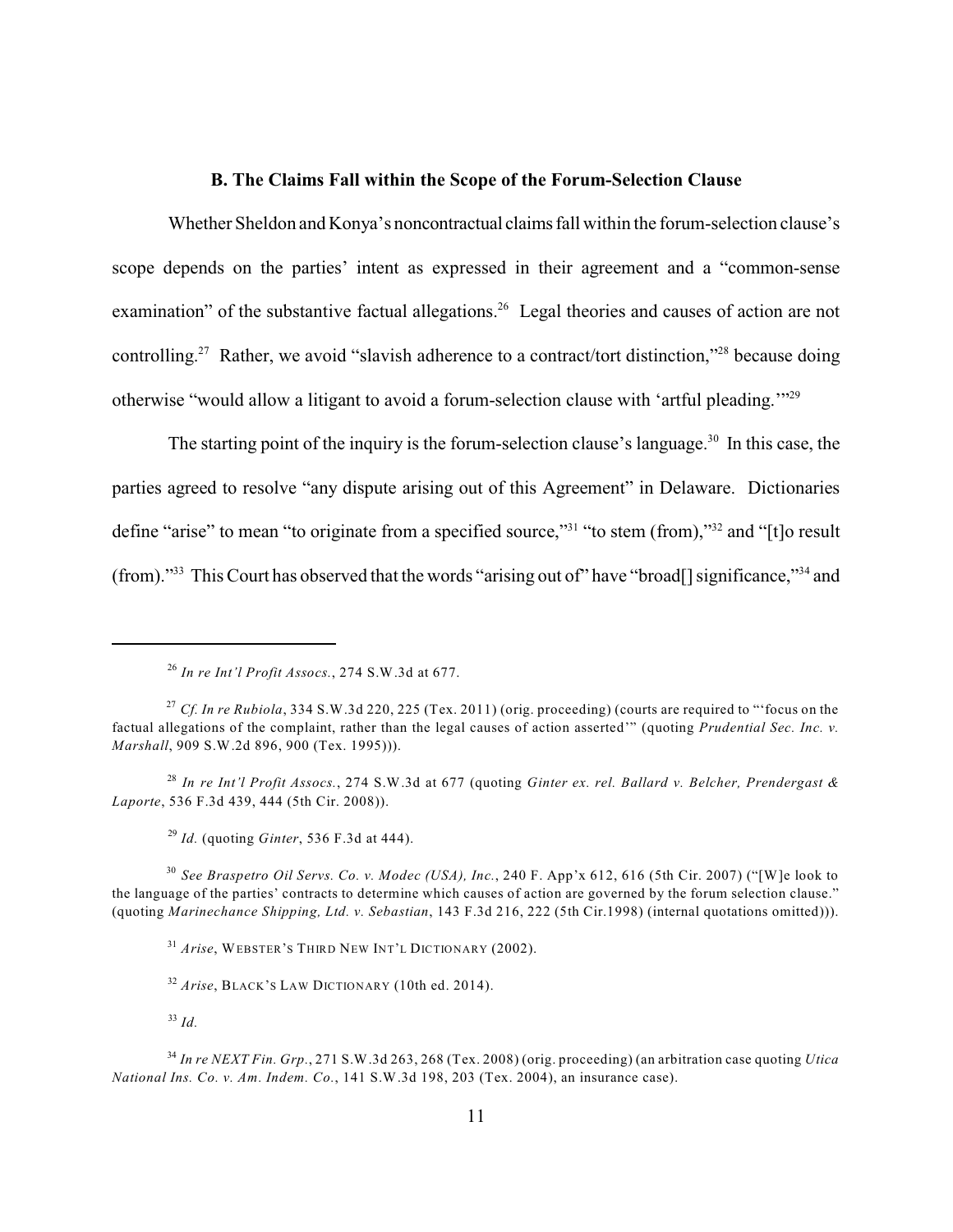we discern no significant limitation on their breadth from the language employed in the shareholders agreement.

In the insurance context, we have described similar language as connoting "a causal connection or relation,"<sup>35</sup> concluding but-for causation is sufficient, even without direct or proximate causation.<sup>36</sup> A "but for" cause is one "without which the event could not have occurred."<sup>37</sup> In describing the temporal reach of but-for causation, we have repeatedly observed it "has in itself no limiting principle; it literally embraces every event that hindsight can logically identify in the causative chain."<sup>38</sup>

Bearing these standards in mind, we previously applied the but-for causal standard to a forum-selection clause applicable to "any dispute arising out of" a distribution agreement in *In re Lisa Laser USA, Inc.*, and concluded that a party's "claims arise out of the Agreement" when "but for the Agreement, [the party] would have no basis to complain."<sup>39</sup>

Examining federal law for further guidance, we note that federal courts take a wide variety of approaches in interpreting "arising out of" or "arising under" forum-selection clauses, especially when determining whether such a clause extends to noncontractual claims.

<sup>&</sup>lt;sup>35</sup> *Utica*, 141 S.W.3d at 203.

*Id.* 36

*But-For Cause*, BLACK'S LAW DICTIONARY (10th ed. 2014); *see also Ford Motor Co. v. Ledesma*, 242 S.W.3d 37 32, 46 (Tex. 2007) (defining "but for" cause as "one without which the event would not have occurred").

*Plains Expl. & Prod. Co. v. Torch Energy Advisors Inc.*, 473 S.W.3d 296, 308 (Tex. 2015) (quoting *Moki* 38 *Mac River Expeditions v. Drugg*, 221 S.W.3d 569, 581 (Tex. 2007)).

<sup>&</sup>lt;sup>39</sup> 310 S.W.3d 880, 886 (Tex. 2010) (orig. proceeding).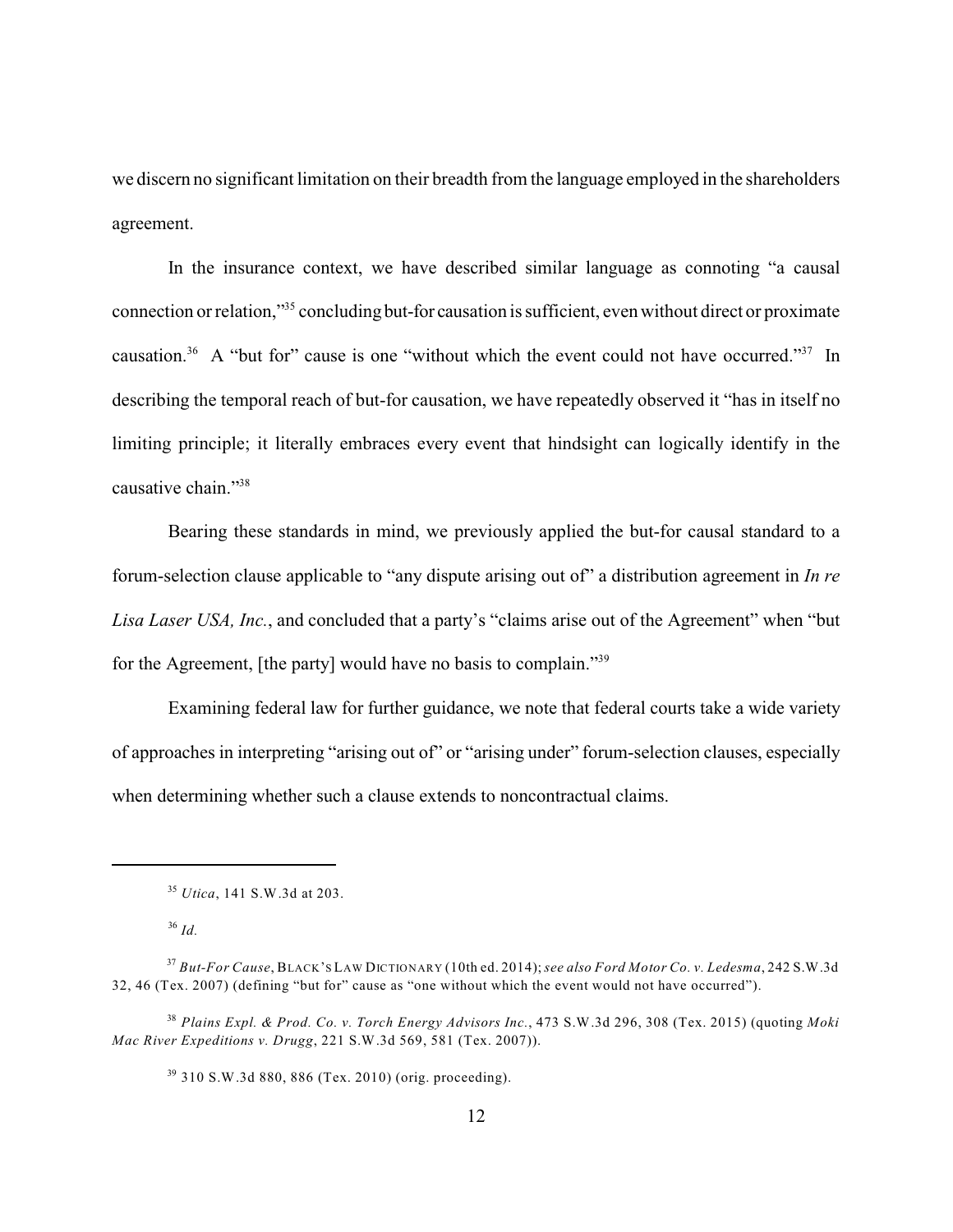The Seventh Circuit, for example, has been openly critical of the but-for test:

But-for causation is an unsatisfactory understanding of language referring to "disputes arising out of" an agreement. Let us suppose that while inspecting Omron's facilities, a manager of Maclaren stepped on a baby rattle and fell. Would the ensuing tort litigation go to the High Court of Justice in the United Kingdom just because, but for the distribution agreement, none of Maclaren's employees would have been on Omron's premises? "Arising out of" and "arising under" are familiar phrases, and courts have resisted the siren call of collapsing them to but-for causation. An example: but for the existence of federal drug safety standards, it would not be possible to contend that noncompliance with the standards is tortious, but it does not follow that a tort suit "arises under" those standards and thus activates federal jurisdiction.<sup>40</sup>

Faced with a forum-selection clause similar to the one in *Lisa Laser*, the Seventh Circuit ultimately concluded that "all disputes the resolution of which arguably depend on the construction of an agreement 'arise out of' that agreement."<sup>41</sup>

The First Circuit has applied a "same operative facts" test, holding that "contract-related tort claims involving the same operative facts as a parallel claim for breach of contract should be heard in the forum selected by the contracting parties."<sup>42</sup> Federal courts in different jurisdictions, including Texas federal courts, have also found satisfaction of this test sufficient to invoke a contractual forum-selection clause. 43

 $^{41}$  *Id.* at 603.

*Omron Healthcare, Inc. v. Maclaren Exps. Ltd.*, 28 F.3d 600, 602 (7th Cir. 1994). 40

*Lambert v. Kysar*, 983 F.2d 1110, 1121-22 (1st Cir. 1993). 42

*Morgan-Rinehart v. Van de Perre*, A-16-CA-01327-SS, 2017 WL 1383933, at \*8 (W.D. Tex. Apr. 12, 2017) 43 (noting that "[a]lthough the Fifth Circuit has not articulated a specific test for determining when claims fall within the scope of a forum selection clause, district courts within this circuit usually look to three rules [including] whether the claims 'involv[e] the same operative facts as a parallel claim for breach of contract'" (quoting *AlliantGroup, L.P. v. Mols*, CV H-16-3114, 2017 WL 432810, at \*7 (S.D. Tex. Jan. 30, 2017))); *see also Terra Int'l, Inc. v. Miss. Chem. Corp.*, 119 F.3d 688, 695 (8th Cir. 1997) ("The First Circuit's approach is more revealing in this case . . . . Although we recognize that Terra's claims are alleged as tort claims, Terra plainly could have asserted a parallel claim for breach of contract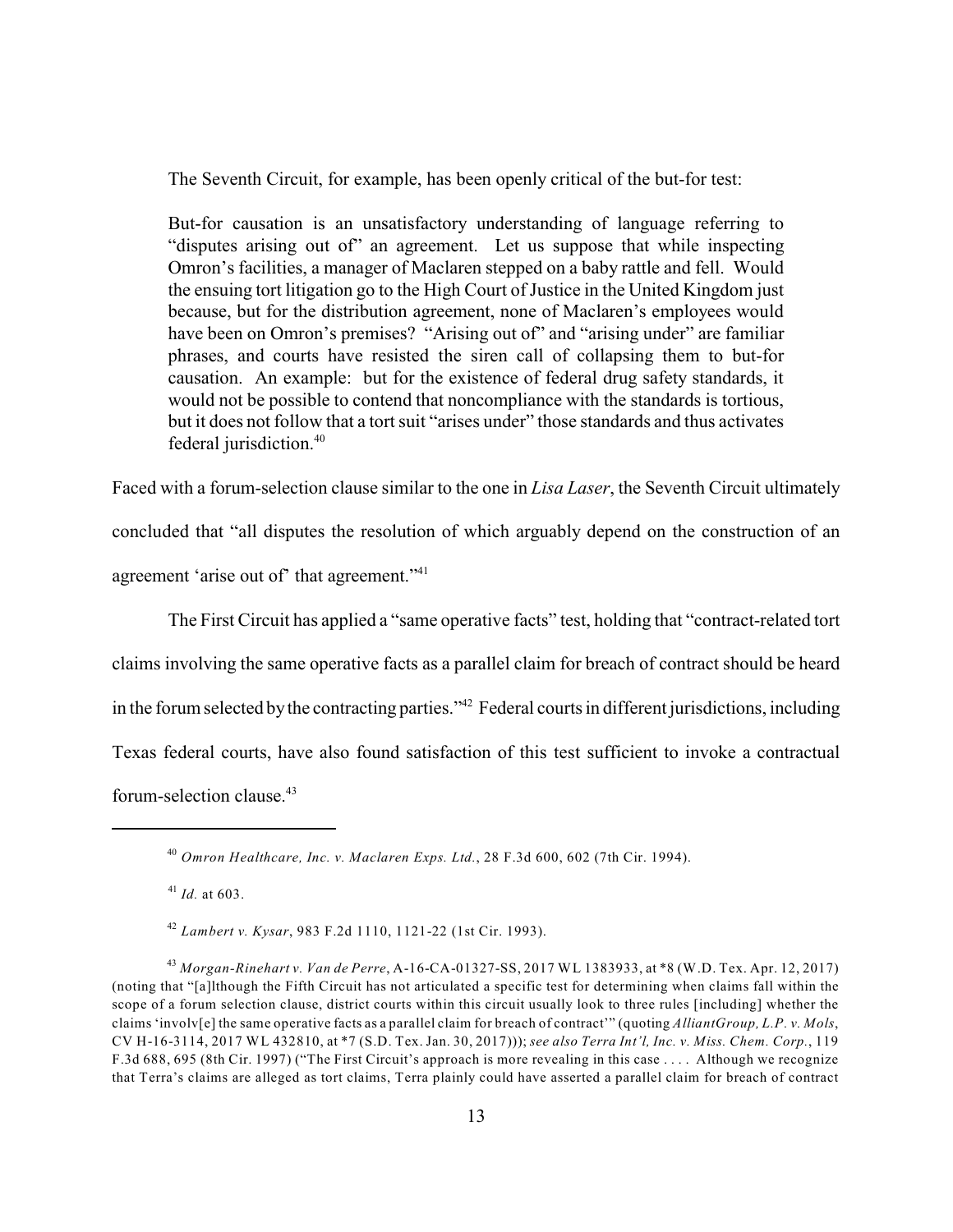Noting the absence of a specifically articulated test under Fifth Circuit jurisprudence, one federal district court recently opined that courts within that circuit generally consider (1) "whether the tort claims 'ultimately depend on the existence of a contractual relationship between the parties,'" (2) "whether 'resolution of the claims relates to interpretation of the contract,'" and (3) "whether the claims 'involv[e] the same operative facts as a parallel claim for breach of contract."

The court of appeals in this case took a much narrower approach, concluding a dispute arises out of a contract only when claims are based on the rights and duties established in the contract, regardless of whether the operative facts of the dispute involve the validity, terms, or performance of the agreement or have a substantial connection to it. When applied to the forum-selection clause in this case, however, an analytical construct that focuses only on the causes of action alleged and a hypothetical world where the agreement does not exist is inapt for several reasons.

First, the contractual language at issue here uses the word "dispute"—defined as "[a] conflict or controversy, esp. one that has given rise to a particular lawsuit."<sup>45</sup> "Claim," on the other hand, means "the assertion of an existing right" or "[a] demand for money, property, or a legal remedy to which one asserts a right." When a forum-selection clause encompasses all "disputes" "arising out

in the same complaint."); *Forrest v. Verizon Comm'cs, Inc.*, 805 A.2d 1007, 1014 (D.C. 2002) ("We follow the number of courts that have held that non-contract claims that involve the same operative facts as a parallel breach of contract claim fall within the scope of a forum selection clause.").

<sup>&</sup>lt;sup>44</sup> Morgan-Rinehart, 2017 WL 1383933, at \*8 (examining a forum-selection clause applying to "any legal action arising out of" a settlement agreement).

<sup>&</sup>lt;sup>45</sup> Dispute, BLACK'S LAW DICTIONARY (10th ed. 2014).

<sup>&</sup>lt;sup>46</sup> Claim, BLACK's LAW DICTIONARY (10th ed. 2014).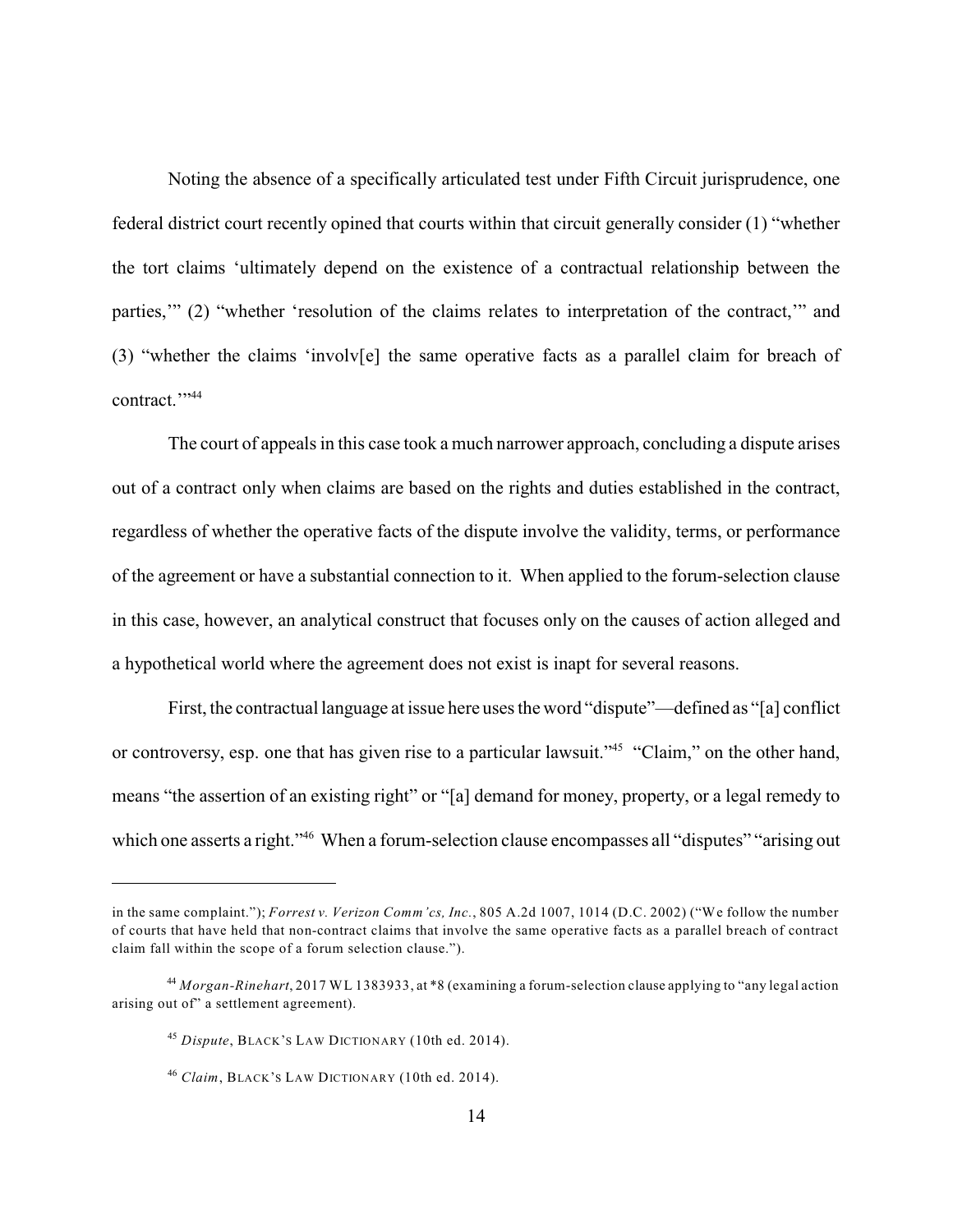of" the agreement, instead of "claims," its scope is necessarily broader than claims based solely on rights originating exclusively from the contract. $47$ 

Second, the analysis the court of appeals applied encourages "artful pleading." A plaintiff could characterize its claim as a statutory or common-law tort claim to evade the agreed-upon forum despite essential allegations that are "inextricably enmeshed" or "factually intertwined" with the underlying contract.<sup>48</sup> In such cases, the forum-selection clause should be denied force only "if the facts alleged in support of the claim stand alone, are completely independent of the contract, and the claim could be maintained without reference to the contract."<sup>49</sup> "We cannot accept the invitation to reward attempts to evade enforcement of forum selection agreements through artful pleading of tort claims in the context of a contract dispute." $50$ 

With this legal framework in mind, we turn to the factual allegations supporting the Shareholders' complaints to determine whether (1) the existence or terms of the 2010 Amended Shareholders Agreement are operative facts in the dispute and (2) "but for" that agreement the

*See Abbott Labs. v. Takeda Pharm. Co. Ltd.*, 476 F.3d 421, 424 (7th Cir. 2007) ("Abbott repeats its argument 47 in different words when it says that since its suit is a tort suit—a suit for breach of a fiduciary duty to a partner in a joint venture—it arises out of Delaware tort law rather than out of the 1985 agreement. But the forum selection clause does not apply just to the litigation of *claims* that arise out of, concern, etc., the contract; it applies to the litigation of *disputes* that arise out of, concern, etc., the contract."); *Terra Int'l, Inc. v. Miss. Chem. Corp.*, 922 F. Supp. 1334, 1378 (N.D. Iowa 1996) ("Terra's assertion of tort claims would not necessarily evade a forum selection clause even if that clause, by its terms, applied only to contract causes of action, [but] the fact that the clause applies to 'any disputes' [] plainly expands the scope of the clause to include the tort claims at issue here.").

*See AutoNation USA Corp. v. Leroy*, 105 S.W.3d 190, 194-95 (Tex. App.—Houston [14th Dist.] 2003, no 48 pet.) (involving an arbitration provision extending to "[a]ny claim or controversy arising out of or relating to" a purchase agreement).

<sup>&</sup>lt;sup>49</sup> *Id.* at 195.

*Lambert v. Kysar*, 983 F.2d 1110, 1121 (1st Cir. 1993) (punctuation removed). 50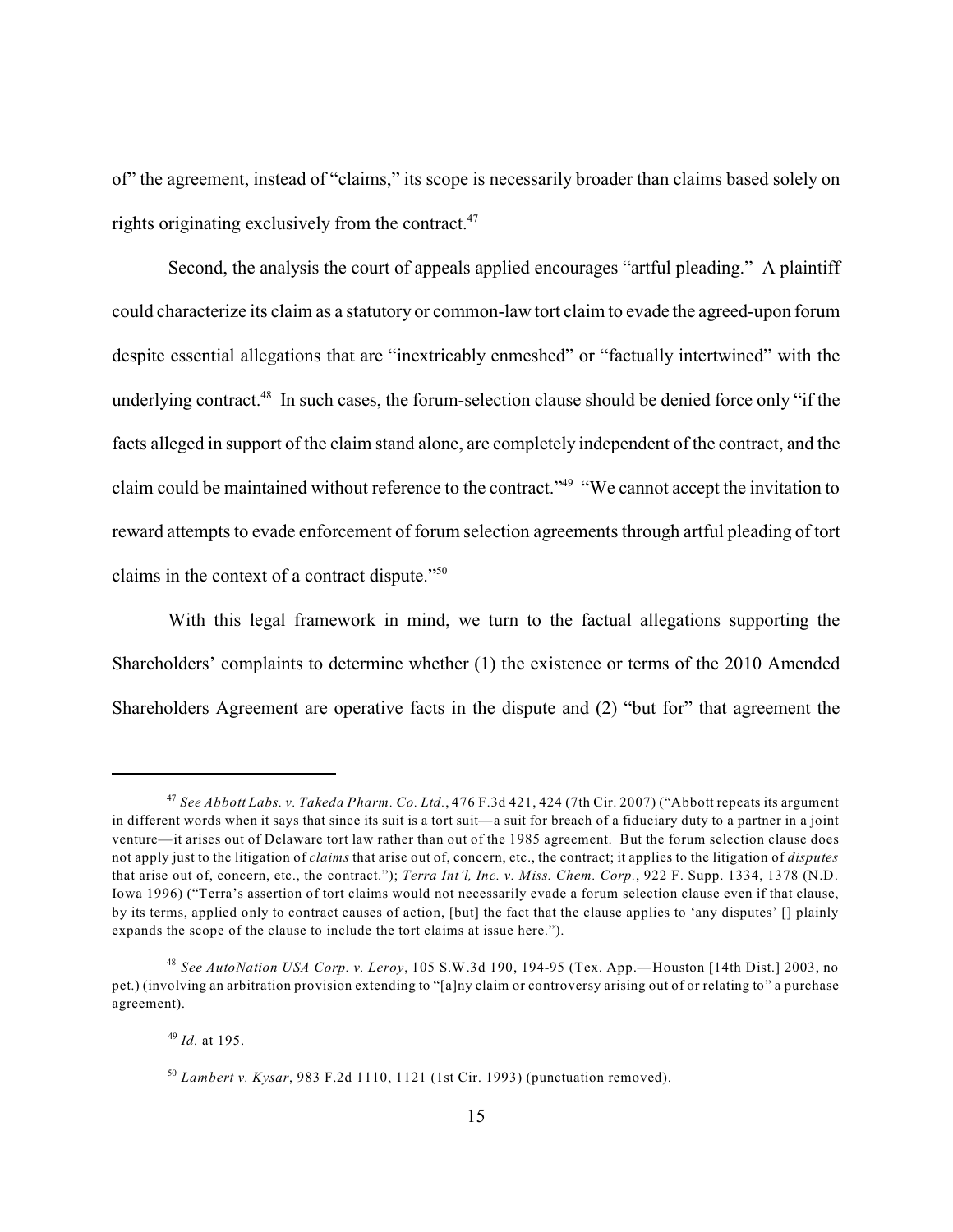shareholders would not be aggrieved. Engaging in a common-sense examination of the substance of the claims made and the terms of the forum-selection clause,<sup>51</sup> we conclude the claims fall within the clause's scope. Reviewing the allegations in the live pleadings, the dispute substantively concerns (1) the elimination of preemptive rights and designated shareholder statuses, (2) the dilution of equity, (3) various misrepresentation or omissions of required disclosures, and (4) actions taken without notice as required by the shareholders agreement.<sup>52</sup>

In examining these disputes, a but-for relationship between the disputes and the shareholders agreement is evident. First, the 2008 shareholders agreement granted Sheldon preemptive rights and designated Sheldon as a "Significant Shareholder" and both Sheldon and Konya as "Key Shareholders"; the 2010 Amended Shareholders Agreement eliminated those rights and designations; but for these agreements, no dispute about the loss of preemptive rights and designations would exist. Second, uncontroverted evidence reveals that IDEV could not have obtained essential financing without amending the shareholders agreement in 2010; without amending the shareholders agreement in 2010, dilution of equity would not have occurred as alleged; thus, the dispute over diluted equity would not exist but for the 2010 amendment. Third, the petition explicitly states that the IDEV parties "failed to disclose material facts to Sheldon related to the 2010 [Amended]

*In re Lisa Laser USA, Inc.*, 310 S.W.3d 880, 884 (Tex. 2010) (orig. proceeding); *In re Int'l Profit Assocs.,* 51 *Inc.*, 274 S.W.3d 672, 677 (Tex. 2009) (orig. proceeding).

 $52$  Sheldon and Konya complain of adverse actions the venture-capital defendants effected "without prior notice to other shareholders," including the conversion of preferred stock to common stock, the implementation of a reverse stock split, and the amendment of the shareholders agreement. The obligations to provide notice to other shareholders are found in various provisions of the shareholder agreements. For example, those with preemptive rights—like Sheldon before the 2010 amendments altered his rights under the 2008 shareholders agreement—are entitled to notice of any sale or offering of new securities. Additionally, any party to the shareholders agreement that did not consent to an amendment of agreement is entitled to "prompt notice" of the amendment.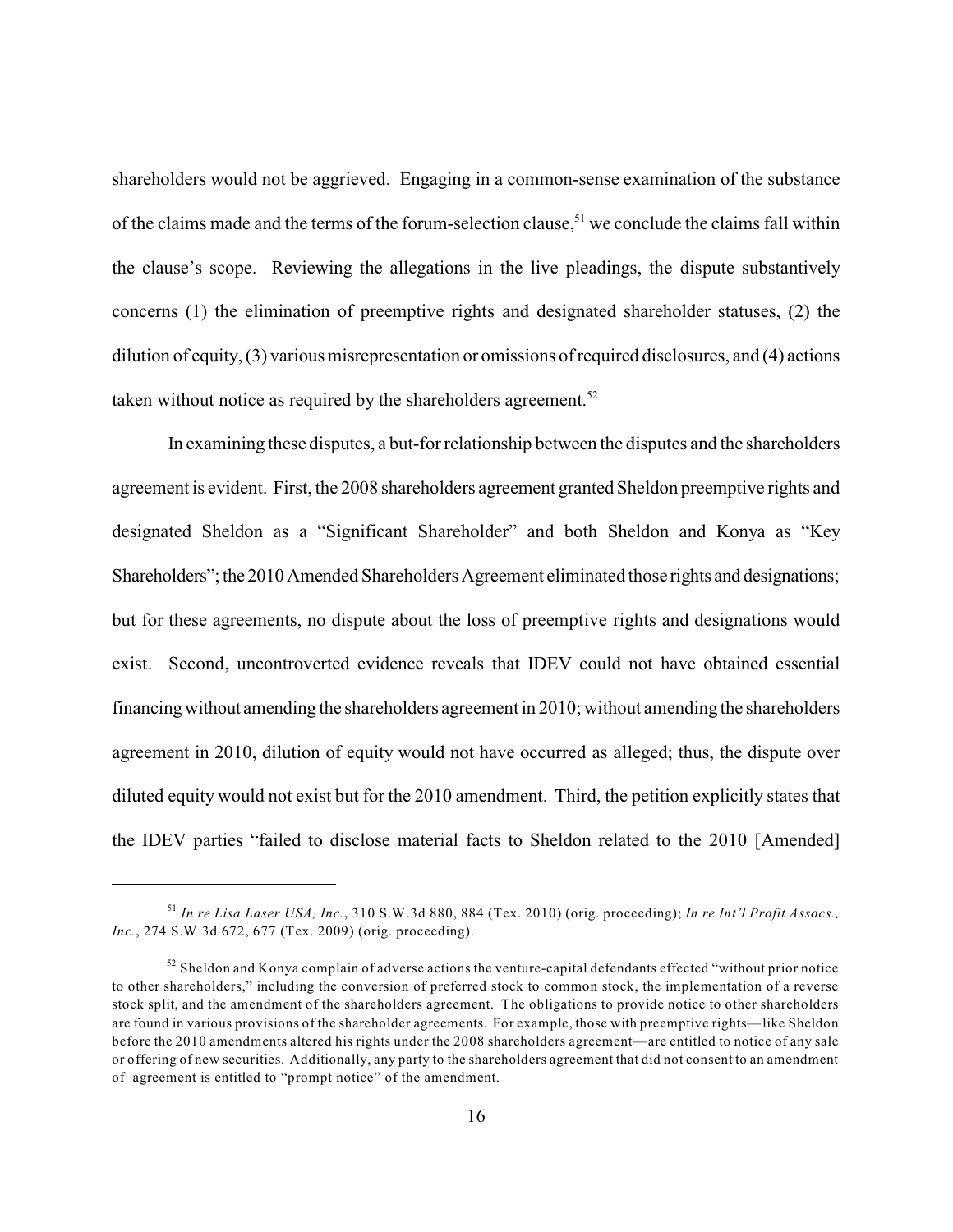Shareholder[s] Agreement"; since the facts allegedly withheld were related to the 2010 amendment, no dispute would exist but for the agreement.

Additionally, we note that many of the statutory and common-law tort claims involve the same operative facts that would be implicated in a parallel breach-of-contract claim, had one been pursued. The shareholders agreement was designed to (1) protect the signatories from dilution, (2) grant them preemptive rights and shareholder-status designations, and (3) provide information rights and notice requirements. A contract claim or defense implicating these issues would involve the same operative facts as statutory and common-law tort claims addressing the same matters. Sheldon acknowledges this fact, stating "Sheldon chose, as was his right, not to seek a contractual remedy for violation of the preemptive right and of anti-dilution provisions of the shareholder agreements." Although Sheldon has that right, he cannot "evade enforcement of forum selection agreements through artful pleading of tort claims in the context of a contract dispute."<sup>53</sup>

Sheldon and Konya's petition reveals the central role the shareholders agreement plays in their claims. Notably, the factual allegations giving rise to the noncontractual claims are integral to the dispute's resolution.<sup>54</sup> Even though shareholders and corporations can have relationships without an agreement like the one at issue here, we cannot ignore the reality that an agreement, in fact, governs their relationship and Sheldon's and Konya's alleged grievances emanate from the existence

<sup>&</sup>lt;sup>53</sup> Lambert, 983 F.2d at 1121 (punctuation removed).

*See Abbey v. Skokos*, 303 F. App'x 911, 913 (2d Cir. 2008) (noting that "dispute[s] aris[e]" under a 54 partnership agreement when the agreement is "integrally related" to the action and when the purchasing or sale of securities at issue in the common-law fraud, securities fraud, and negligent misrepresentation action is "accomplished through the partnership agreement").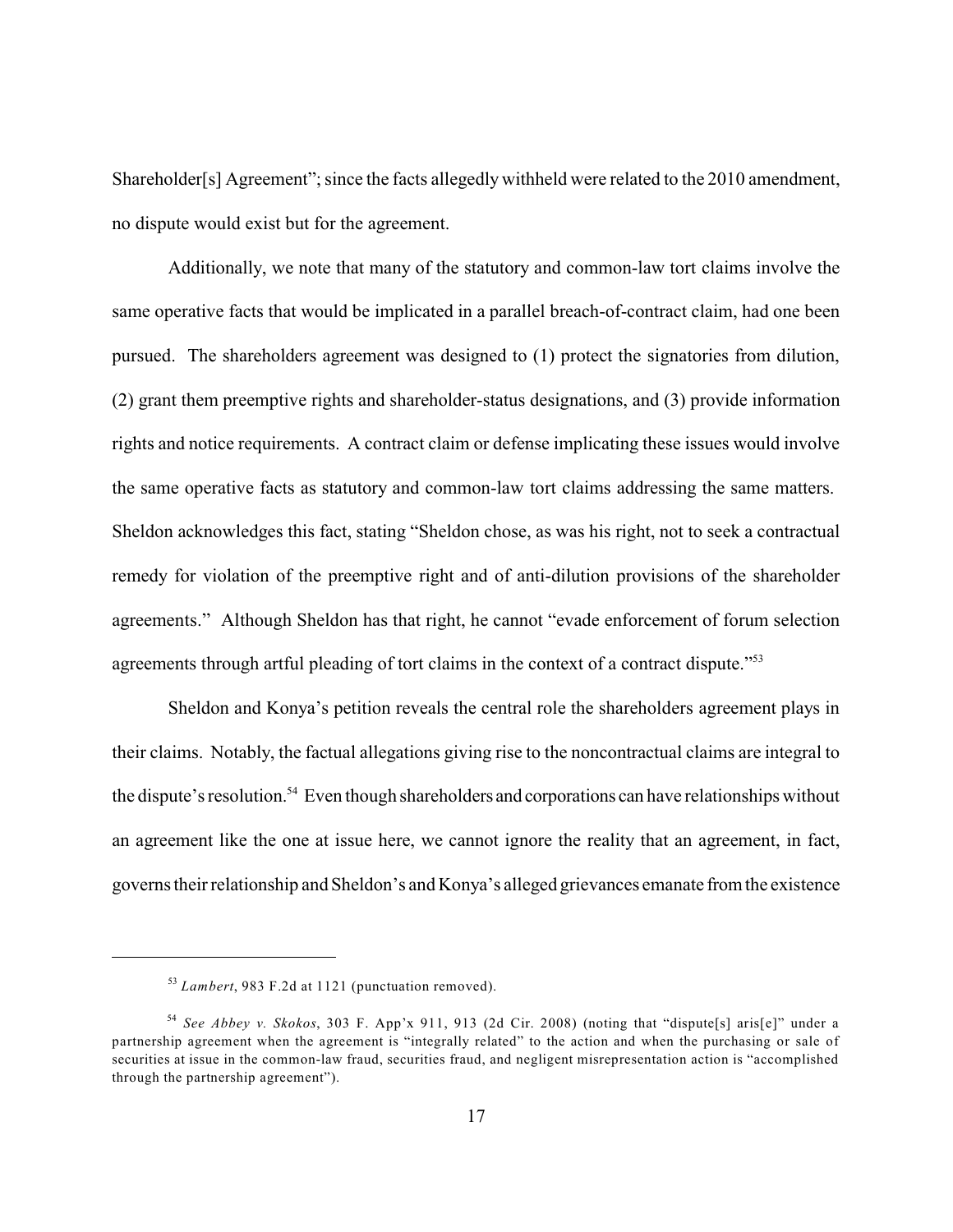and operation of that agreement. So, while shareholders might be able to assert tortious-interference, breach-of-fiduciary-duty, and other noncontractual claims even without a shareholders agreement,<sup>55</sup> the allegations in this case invoke the 2010 Amended Shareholders Agreement as an integral part of Sheldon's and Konya's claimed injuries. The claims asserted ultimately, and actually, depend on the existence of the 2010 Amended Shareholders Agreement, resolution of the case involves the validity of that agreement, and the operative facts implicate the IDEV parties' authority to act pursuant to that agreement.

For these reasons, we hold the dispute at issue arises out of the 2010 Amended Shareholders Agreement and therefore falls within the scope of the Delaware forum-selection clause. Our holding today is consistent with our precedent requiring that we focus on the substance of the claims, not the labels, and avoid "slavish adherence to a contract/tort distinction."<sup>56</sup> "To hold to the contrary would allow a litigant to avoid a forum-selection clause with 'artful pleading.'"<sup>57</sup>

We depart this issue with one final note concerning the but-for test and Sheldon and Konya's argument that when a claim arises out of "general obligations imposed by law," it cannot arise out of the contract.<sup>58</sup> This may or may not be true for a forum-selection clause that covers "any *claim*"

*See* 477 S.W.3d at 418, 420 n.11 (observing that, even if there had been no shareholders agreement, the 55 Shareholders would still be able to assert all their claims and a relationship would still exist between the parties because "[n]one of the parties to the shareholders agreement were obligated to enter into it by applicable corporate law").

*In re Int'l Profit Assocs.*, 274 S.W.3d at 677 (quoting *Ginter ex. rel. Ballard v. Belcher, Prendergast &* 56 *Laporte*, 536 F.3d 439, 444 (5th Cir. 2008)).

*Id.* (quoting *Ginter*, 536 F.3d at 444). 57

<sup>&</sup>lt;sup>58</sup> The court of appeals took a similar position: "A common-sense examination of the substance of the Shareholders' claims shows that general legal obligations, rather than any of the shareholders agreements, establish the alleged duties that the IDev Parties purportedly breach . . . . Thus, the agreements with a Delaware forum-selection clause and the plaintiffs' claims lack the 'but for' relationship upon which the Supreme Court of Texas relied in *Lisa*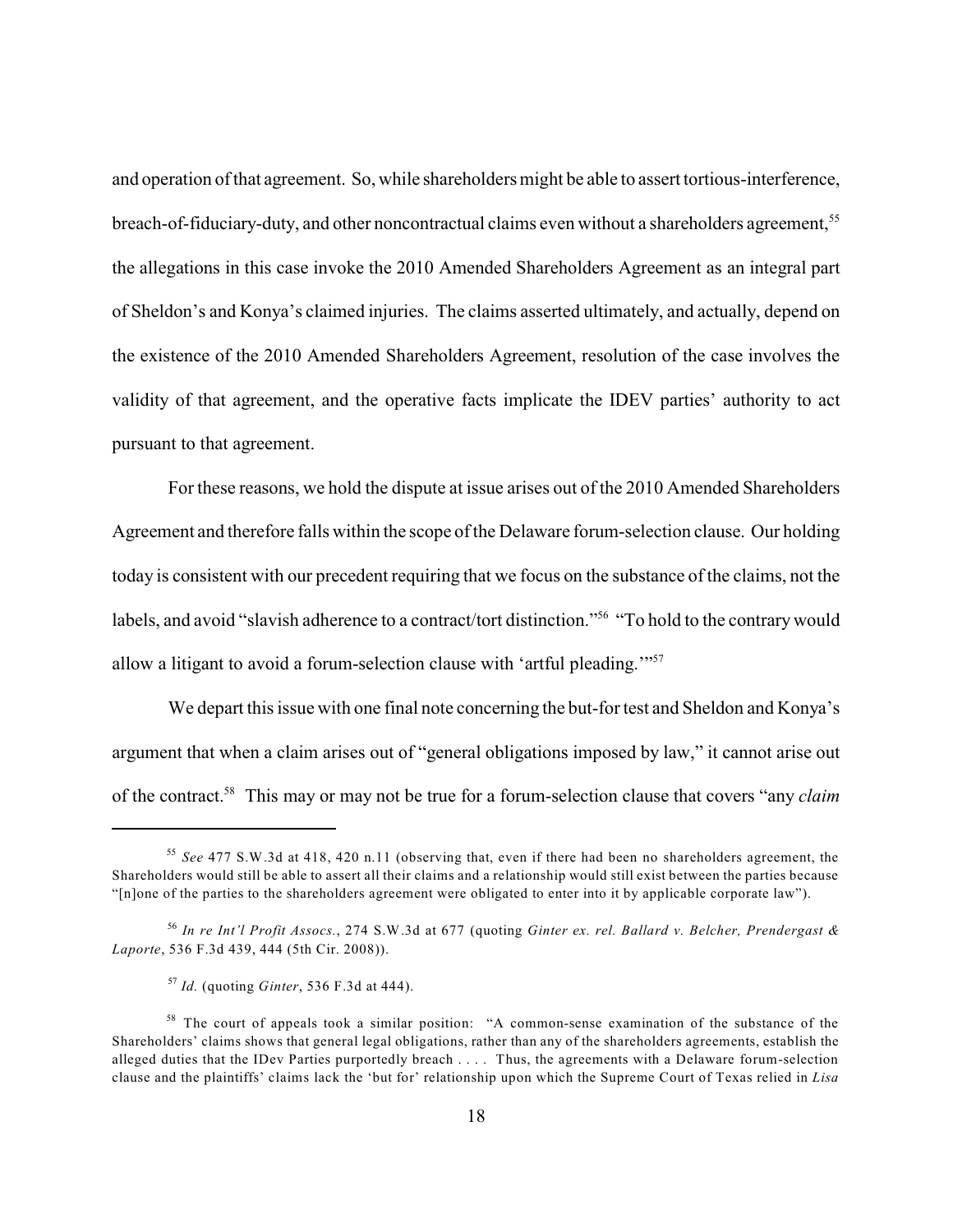arising from the Agreement," which we need not decide, but it is assuredly not true for a clause that applies to "any *dispute* arising from the Agreement." We recognize that language in *Lisa Laser* suggests the but-for test was satisfied there because the obligations arose out of the agreement, rather than general obligations imposed by law.<sup>59</sup> But while the fact that the obligations arose directly out of the agreement was sufficient to establish a but-for relationship between the "dispute" and the agreement in that case, we did not conclude it was necessary.

#### **C. Konya is Bound by the Delaware Forum-Selection Clause**

Even if the shareholders' statutory and common-law tort claims fall within the scope of the forum-selection clause, Konya asserts he is not required to litigate in Delaware because he signed only the 2004 Amended Shareholders Agreement, which designated a Texas forum, and thus never assented to a Delaware forum. We disagree.

Although Konya did not sign a shareholders agreement designating a Delaware forum, he agreed that the 2004 Amended Shareholders Agreement could be amended by "a written instrument signed by the Corporation and the holders of at least a majority of the then outstanding shares of voting stock of the Corporation that are subject to [the shareholders] Agreement," with certain limitations not alleged to be applicable here (Majority Amendment Provision). Konya does not dispute that this protocol was followed when the forum-selection clause was amended in 2006 to

*Laser*." 477 S.W.3d at 418.

*See, e.g.*, *In re Lisa Laser USA, Inc.*, 310 S.W.3d 880, 884-86 (2010) (orig. proceeding) ("HealthTronics 59 alleges that Lisa Laser failed to inform it of new products and failed to offer it a right of first refusal to distribute new products in the United States. Lisa Laser's *obligation, if any, to do so only arises from the Distribution Agreement* . . . HealthTronics's claims *arise out of the Agreement rather than other general obligations imposed by law*. That is, *but for the Agreement*, HealthTronics would have no basis to complain . . . ." (emphases added)).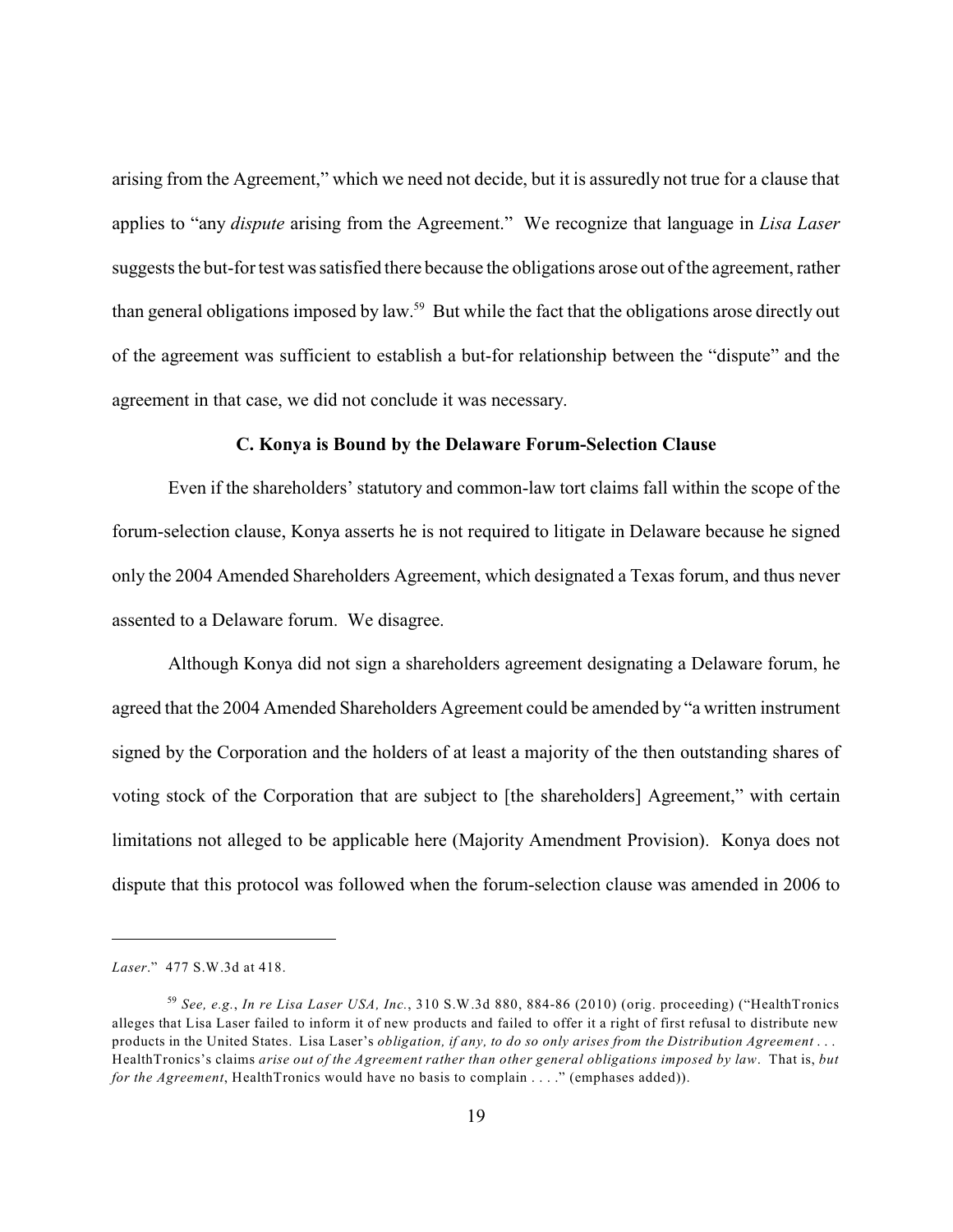vest exclusive jurisdiction in Delaware.<sup>60</sup> Instead, Konya argues that a provision included in the 2004, 2006, 2008, and 2010 shareholder agreements made all amendments effective only "at such time [the amended shareholders agreement] is executed by the corporation and, with respect to a Shareholder, by such Shareholder" (Effectiveness Provision). Because he never signed the 2006 agreement, he argues amendment of the forum-selection clause is ineffective as to him.

The Effectiveness Provision states: "This Agreement shall become effective at such time it is executed by the Corporation and, with respect to a Shareholder, by such Shareholder." We interpret contracts to "harmonize and give effect to all the provisions of the contract so that none will Konya signed the 2004 agreement, thereby consenting to be rendered meaningless."<sup>61</sup> non-unanimous amendment of the agreement. To interpret the Effectiveness Provision as requiring Konya's signature to bind him to the amended agreement would render the Majority Amendment Provision meaningless. The only reasonable interpretation of the Effectiveness Provision is that it applies to shareholders who had not already consented to the Majority Amendment Provision in the 2004 agreement and provides the method by which new shareholders become parties to the shareholders agreement. Shareholders who consented to the Majority Amendment Provision in the 2004 agreement would already be bound by amendments made in accordance with their assent to the amendment provision.

 $^{60}$  Nor does Konya dispute that the amendments to the 2008 and 2010 shareholder agreements complied with the nonunanimous amendment provisions in those agreements.

*Valence Operating Co. v. Dorsett*, 164 S.W.3d 656, 662 (Tex. 2005). 61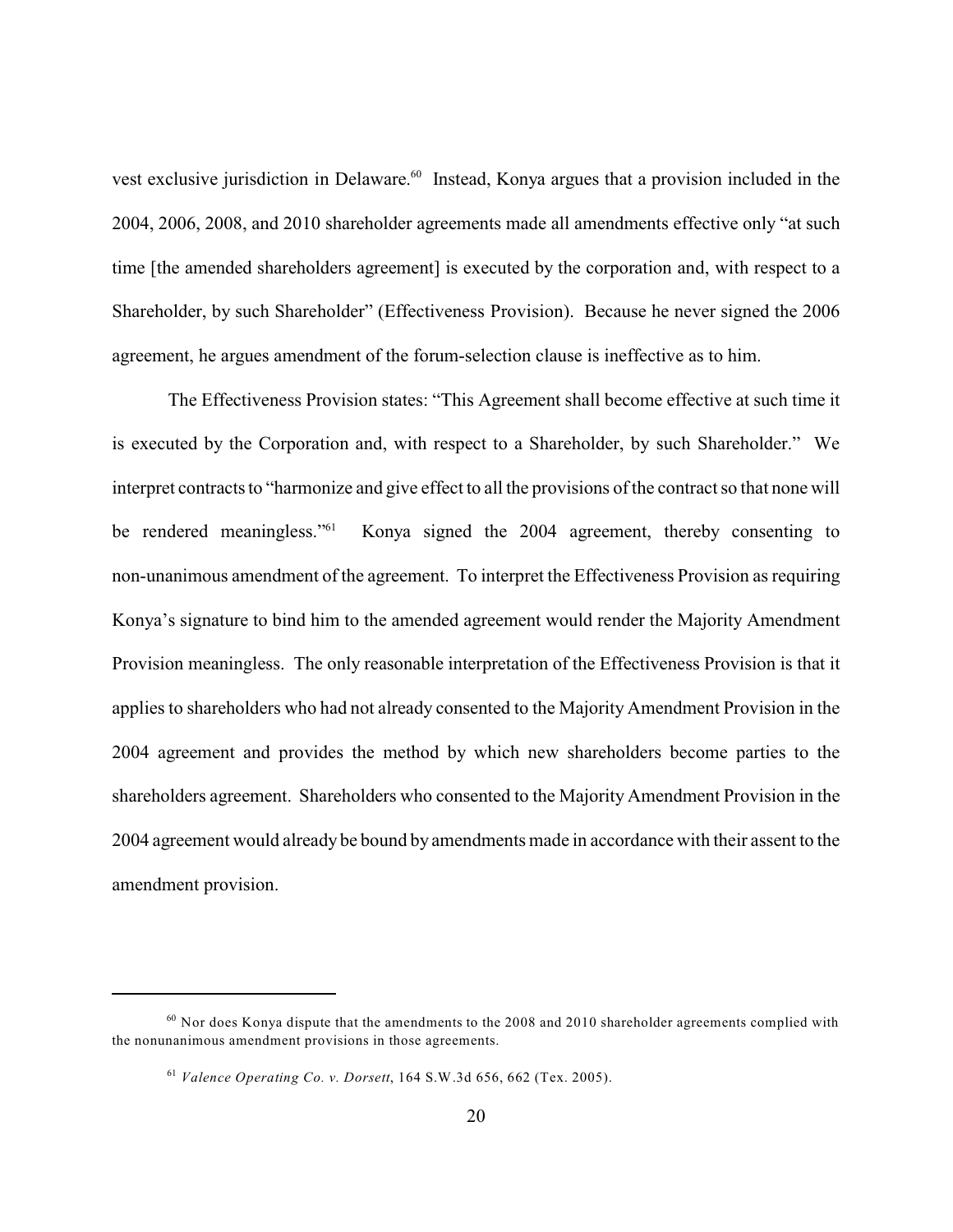Thus, when Konya signed the 2004 agreement and consented to the Majority Amendment Provision, Konya bound himself to any properly amended forum-selection clause.<sup>62</sup> Further, in his petition, Konya alleges "Konya was identified in the Shareholder Agreement as a 'Key Shareholder,'" indicating he will rely on this status designation in his suit. But Konya was not identified as a "Key Shareholder" until the 2006 agreement. Konya cannot rely on an agreement for a status designation and at the same time argue the agreement's provisions are not effective as to him.

Accordingly, we hold Konya bound himself to the Delaware forum-selection clause by signing the 2004 agreement and consenting to nonunanimous amendment of that agreement.

#### **D. Owens and Burke Cannot Enforce the Forum-Selection Clause**

Owens signed the 2010 Amended Shareholders Agreement as IDEV's CEO, but not in his individual capacity. Burke, IDEV's CFO, did not sign the agreement in any capacity. As a general proposition, a forum-selection clause may be enforced only by and against a party to the agreement containing the clause.<sup>63</sup> Because forum-selection clauses are creatures of contract, the circumstances in which nonsignatories can be bound to a forum-selection clause are rare. $^{64}$  The question here is

*See Fort Transfer Co. v. Cent. States, Se. & Sw. Areas Pension Fund*, No. 05-1236, 2006 WL 1582451, at 62 \*3 (C.D. Ill. June 6, 2006) (holding party who signed an agreement with a provision providing another party with authority to unilaterally amend the agreement is bound to a unilaterally amended forum-selection clause).

<sup>&</sup>lt;sup>63</sup> Cf. In re Rubiola, 334 S.W.3d 220, 224 (Tex. 2011) (orig. proceeding) (discussing arbitration agreements).

*Id.*; *cf. G.T. Leach Builders, LLC v. Sapphire V.P., LP*, 458 S.W.3d 502, 524 (Tex. 2015) ("We have 64 recognized, however, that in some circumstances a non-signatory can be bound to, or permitted to enforce, an arbitration agreement."); *In re Kellogg Brown & Root, Inc.*, 166 S.W.3d 732, 739 (Tex. 2005) (orig. proceeding) (identifying theories arising out of common principles of contract and agency law that may bind nonsignatories to an arbitration agreement).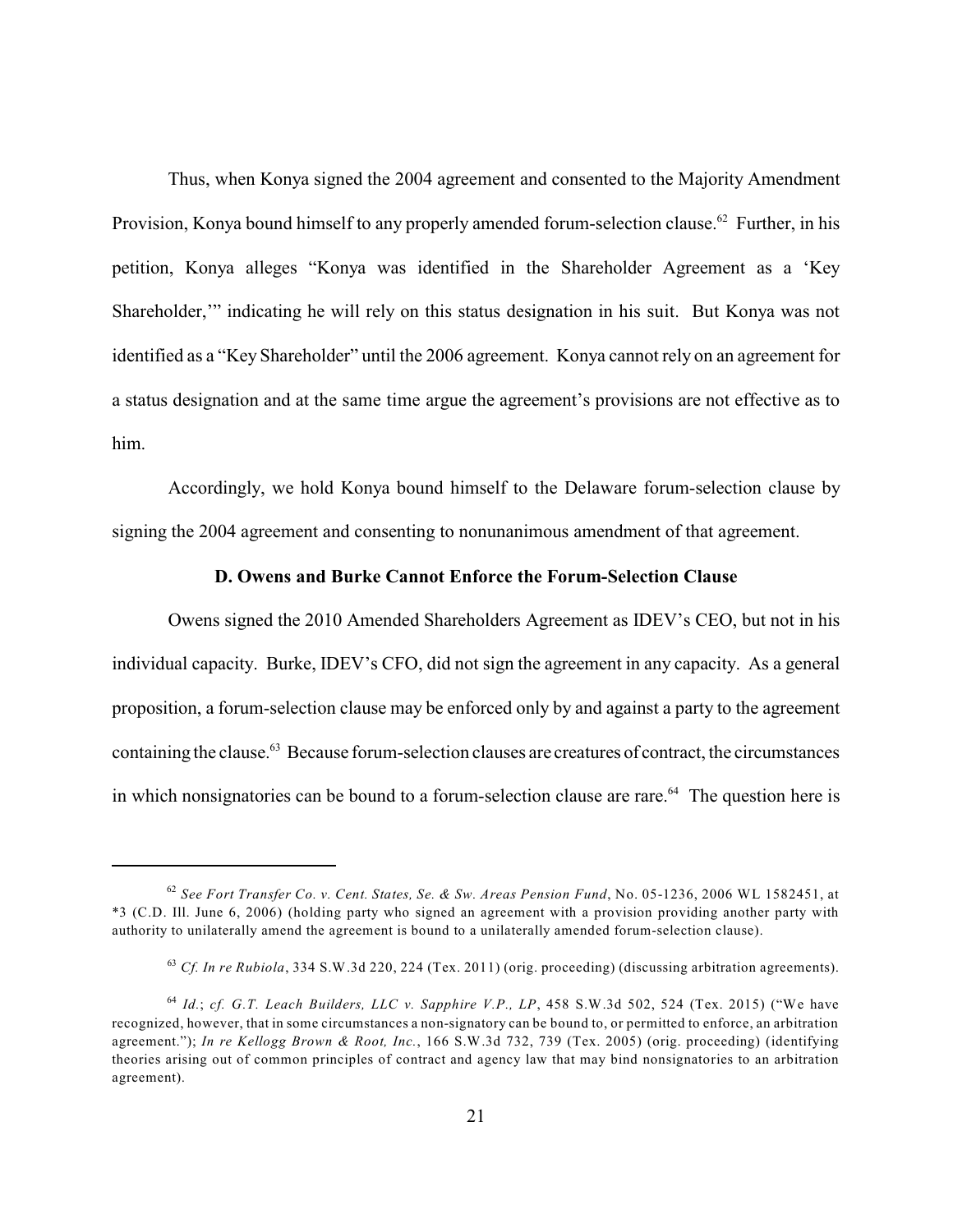whether Owens and Burke as nonsignatories can invoke the forum-selection clause against Sheldon and Konya as signatories to the agreement.

Owens and Burke contend enforcement is permitted under the following theories: (1) the transaction-participant theory; (2) the substantially interdependent and concerted misconduct doctrine; and (3) the mandatory-venue provisions in sections 15.004 and 15.020 of the Texas Civil Practice and Remedies Code. We conclude, however, that none of these theories supports enforcement of the forum-selection clause as to the claims against Owens and Burke and, as a result, the trial court erred in granting their motion to dismiss.

#### **1. Transaction Participants**

Although this Court has not previously addressed the matter, other courts have held that "transaction participants" may enforce a valid forum-selection clause even if they are not actual signatories to the contract.<sup> $65$ </sup> A "transaction participant" includes "an employee of one of the contracting parties who is individually named by another contracting party in a suit arising out of the contract containing the forum selection clause." $66$  Courts recognizing the validity of this enforcement theory have done so "solely in the context of a nonsignatory defendant attempting to

*See Carlile Bancshares, Inc. v. Armstrong*, Nos. 02-14-00014-CV, 02-14-00018-CV, 2014 WL 3891658, 65 at \*10 (Tex. App.—Fort Worth Aug. 7, 2014, no pet.) (mem. op.) ("Nonsignatories may be subject to forum-selection clauses if they were transaction participants." (citing *Brock v. Entre Comput. Ctrs., Inc.*, 740 F. Supp. 428, 430-31 (E.D. Tex. 1990))); *see also Dunlap Enters. v. Roly Poly Franchise Sys., L.L.C.*, No. 05-08-01556-CV, 2010 WL 2880179, at \*3 (Tex. App.—Dallas July 23, 2010, no pet.) (finding no abuse of discretion in trial court's finding that nonparties were subject to forum-selection clause as "transactional participants" in those agreements); *Accelerated Christian Educ., Inc. v. Oracle Corp.*, 925 S.W.2d 66, 75 (Tex. App.—Dallas 1996, no pet.) (observing that "a valid forum selection clause governs all transaction participants, regardless of whether the participants were actualsignatories to the contract"), *overruled in part on other grounds by In re Tyco Elecs. Power Sys., Inc.*, No. 05-04-01808, 2005 WL 237232, at \*4 & n.1 (Tex. App.—Dallas Feb. 2, 2005, orig. proceeding) (mem. op.).

*Accelerated Christian*, 925 S.W.2d at 75. 66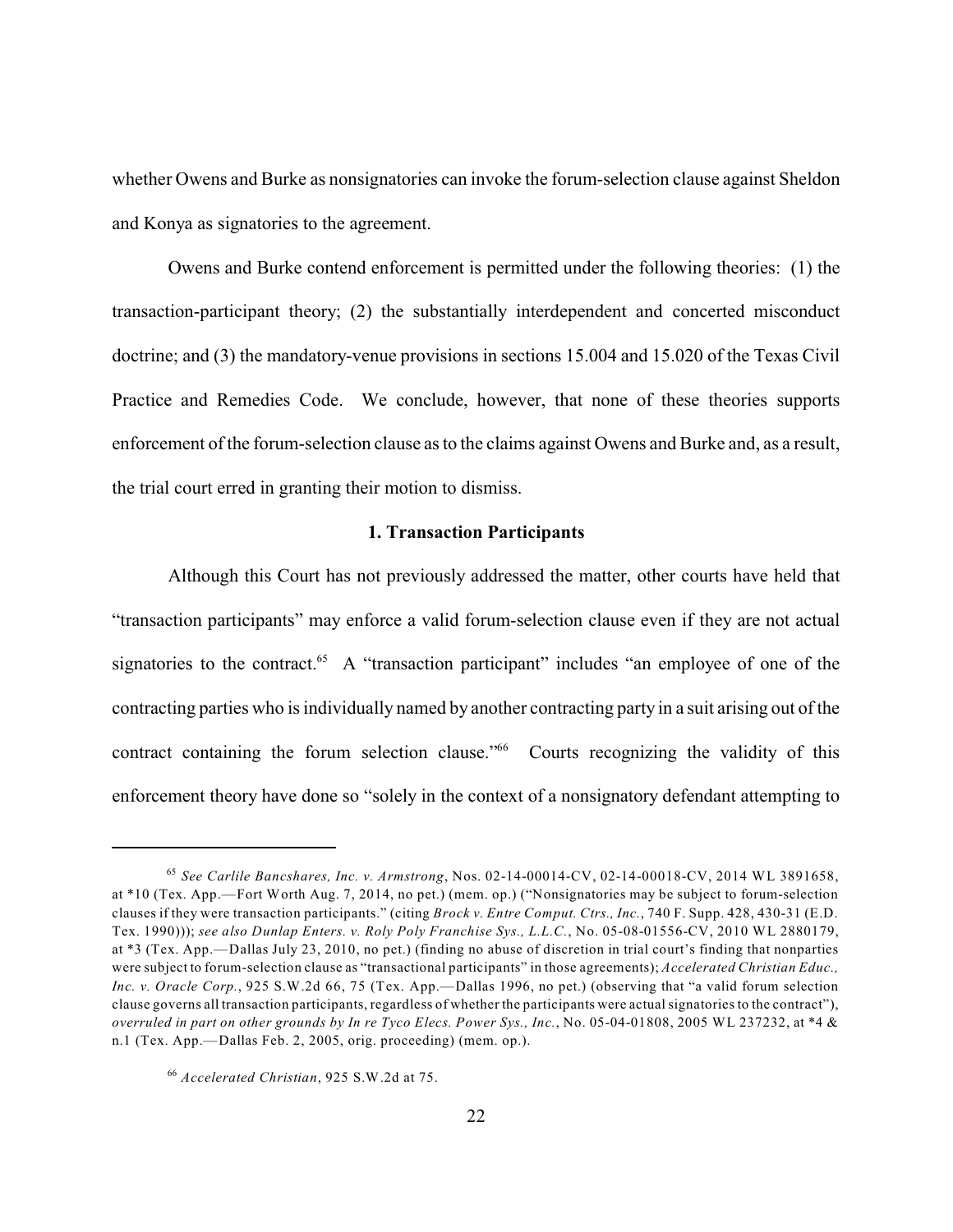enforce a forum-selection clause against a signatoryplaintiff, who did not want the clause enforced," and not the converse. 67

As articulated by our intermediate appellate courts, the transaction-participant theory is similar to the doctrine federal courts employ to bind nonsignatories to forum-selection clauses when they are "closely related to the contractual relationship."<sup>68</sup> In such circumstances, enforcement is permitted if the relationship between a nonsignatory and a signatory to the contract is close enough that the nonsignatory's enforcement of the forum-selection clause would be "foreseeable" to the opposing party. $^{69}$  The rationale supporting enforcement in such circumstances is that signatories have already "assented to a forum selection clause and thus have agreed to litigate disputes relating to the contract in the chosen forum" such that enforcing the provision "comports with the 'legitimate expectations of the parties, [as] manifested in their freely negotiated agreement."<sup>70</sup>

We need not decide whether a transaction participant could enforce a forum-selection clause, or under what circumstances, because we conclude the 2010 Amended Shareholders Agreement's

*Carlile Bancshares*, 2014 WL 3891658, at \*10. 67

*See, e.g., Magi XXI, Inc. v. Stato della Citta del Vaticano*, 714 F.3d 714, 723 (2d Cir. 2013) ("We hold that 68 a non-signatory to a contract containing a forum selection clause may enforce the forum selection clause against a signatory when the non-signatory is 'closely related' to another signatory." (punctuation removed)); *Holland Am. Line Inc. v. Wärtsilä N. Am., Inc.*, 485 F.3d 450, 456 (9th Cir. 2007) ("[W]here the alleged conduct of the nonparties is closely related to the contractual relationship, a range of transaction participants, parties and nonparties, should benefit from and be subject to forum selection clauses."); *Marano Enters. of Kan. v. Z-Teca Rests., L.P.*, 254 F.3d 753, 757-58 (8th Cir. 2001); *Lipcon v. Underwriters at Lloyd's, London*, 148 F.3d 1285, 1299 (11th Cir. 1998); *Baker v. LeBoeuf, Lamb, Leiby & Macrae*, 105 F.3d 1102, 1105-06 (6th Cir. 1997); *Manetti-Farrow, Inc. v. Gucci Am., Inc.*, 858 F.2d 509, 514 n.5 (9th Cir. 1988).

*Magi XXI*, 714 F.3d at 723; *see also Lipcon*, 148 F.3d at 1299 ("In order to bind a non-party to a forum 69 selection clause, the party must be 'closely related' to the dispute such that it becomes 'foreseeable' that it will be bound." (quoting *Hugel v. Corp. of Lloyd's*, 999 F.2d 206, 209 (7th Cir. 1993))).

*Magi XXI*, 714 F.3d at 723. 70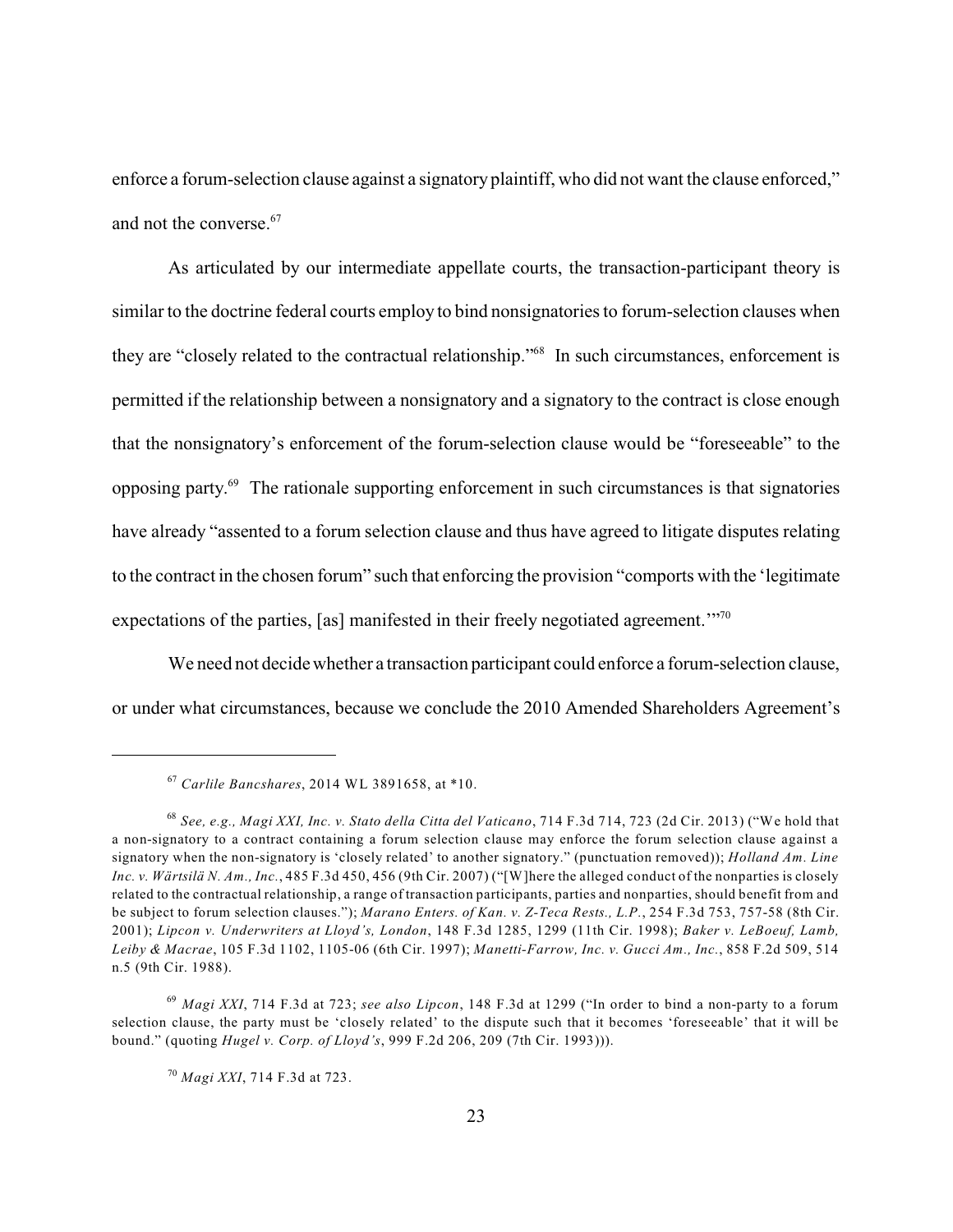express terms preclude its application in this case. As we have said in an analogous context, the question of who is actually bound to dispute resolution in the contractually specified forum "'is [ultimately] a function of the intent of the parties as expressed in the terms of the agreement.'"<sup>71</sup>

Section 25 of the 2010 Amended Shareholders Agreement sets out the forum-selection clause and, at the same time, limits the rights and remedies of nonparties to the agreement as follows:

This Agreement . . . shall inure to the benefit of and be binding upon, the successors, permitted assigns, legatees, distributees, legal representatives and heirs of each party and *is not intended to confer upon any person, other than the parties and their permitted successors and assigns, any rights or remedies hereunder*. 72

The contract's plain language thus disclaims any intent to extend the contract's benefits to nonparties. Allowing Owens and Burke to enforce the forum-selection clause as "transaction participants" would contravene the parties' expressed intent and is, thus, impermissible.<sup>73</sup> Moreover, in light of the contract's language, enforcement of the forum-selection clause by Owens and Burke against Sheldon and Konya would not have been reasonably foreseeable, as the transaction-participant enforcement theory contemplates.

We acknowledge, however, that contract language can extend enforcement rights to nonsignatories, as we held in *In re Rubiola*, an arbitration case in which we concluded that

*Cf. In re Rubiola*, 334 S.W.3d 220, 224-25 (Tex. 2011) (orig. proceeding) (holding "parties to an arbitration 71 agreement may grant nonsignatories the right to compel arbitration" and quoting *Bridas S.A.P.I.C. v. Gov't of Turkmenistan*, 345 F.3d 347, 355, 358 (5th Cir. 2003), with regard to nonsignatory enforcement of an arbitration agreement).

 $72$  Emphasis added.

*Americo Life, Inc. v. Myer*, 440 S.W.3d 18, 22 (Tex. 2014) ("A written contract must be construed to give 73 effect to the parties' intent expressed in the text as understood in light of the facts and circumstances surrounding the contract's execution, subject to the limitations of the parol-evidence rule.").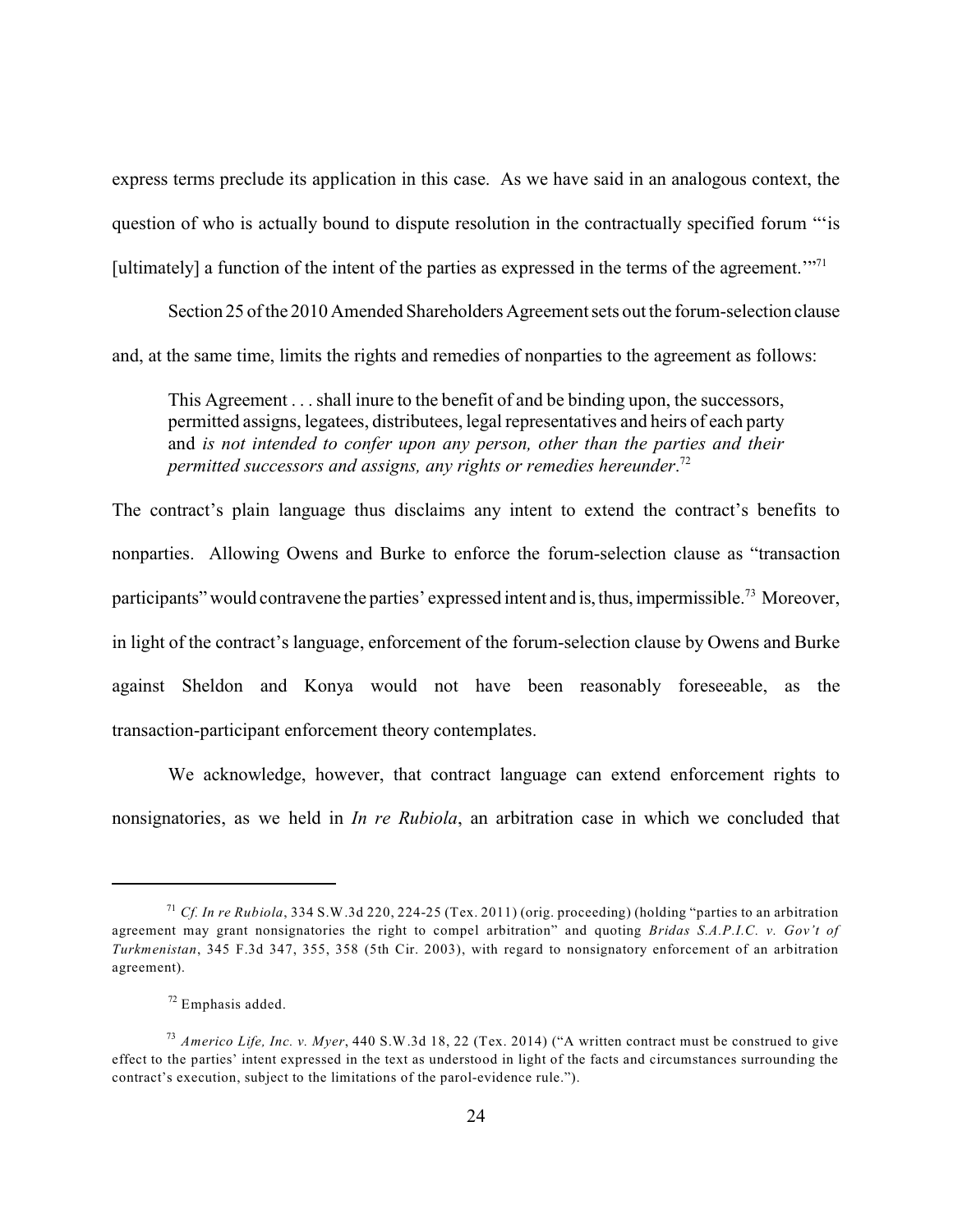nonsignatories to an arbitration agreement could compel arbitration of claims brought by contract signatories when "the arbitration agreement expressly provides that certain non-signatories are considered parties" to the agreement.<sup>74</sup> The *Rubiola* agreement defined the contract parties to include "Rubiola Mortgage Company, and each and all persons and entities signing this agreement or any other agreement between or among any of the parties as part of this transaction" as well as "individual partners, affiliates, officers, directors, employees, agents, and/or representatives of any party to such documents."<sup>75</sup> Accordingly, Rubiola Mortgage Company's President and Vice President were, by express agreement, parties to the contract.

Here, the parties were neither silent on the matter nor as inclusive as *Rubiola* with respect to their intent. To the contrary, the 2010 Amended Shareholders Agreement extends to a more narrow group of nonparties, speaks directly to the matter at hand, and disavows any intent to extend contractual rights and remedies to anyone other than the parties and their permitted successors and assignees.

We therefore hold that Owens and Burke cannot rely on the transaction-participant doctrine to enforce the forum-selection clause against Sheldon and Konya.

<sup>334</sup> S.W.3d at 225. 74

<sup>&</sup>lt;sup>75</sup> *Id.* at 222-23.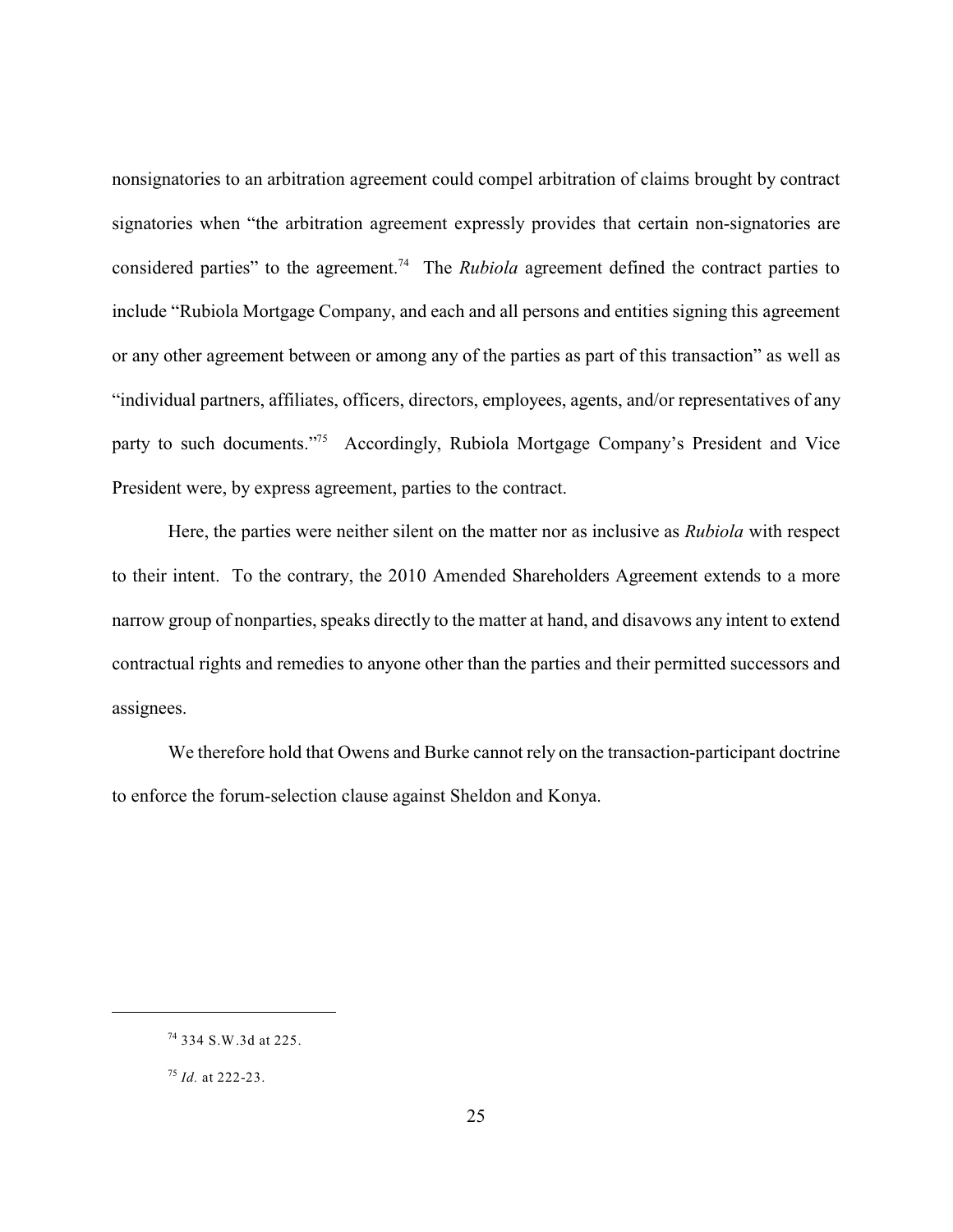# **2. The Concerted Misconduct Doctrine**

Owens and Burke also seek the benefits of the contractual forum-selection clause based on the "substantiallyinterdependent and concerted misconduct" doctrine. Underthis equitable-estoppel doctrine, nonsignatories may enforce a forum-selection clause "when a signatory to the contract containing the forum selection clause raises allegations of substantiallyinterdependent and concerted misconduct by both non-signatories and one or more signatories to the contract."<sup>76</sup>

In *G.T. Leach Builders, LLC v. Sapphire V.P.,*  $LP<sup>77</sup>$  we observed that we had previously declined to adopt the concerted-misconduct doctrine in an arbitration case, *In re Merrill Lynch Trust Co. FSB*<sup>78</sup> and would not reconsider the matter because the parties neither addressed nor distinguished *Merrill Lynch*.<sup>79</sup> We do the same in this case for the same reason.<sup>80</sup>

*CKH Family Ltd. P'ship v. MGD/CCP Acquisition, LLC*, No. 05-12-00573-CV, 2013 WL 5614304, at \*4 76 (Tex. App.—Dallas Oct. 14, 2013, no pet.); *see also Deep Water Slender Wells, Ltd. v. Shell Int'l Expl. & Prod., Inc.*, 234 S.W.3d 679, 694 (Tex. App.—Houston [14th Dist.] 2007, pet. denied); *Phx. Network Techs. (Eur.) Ltd. v. Neon Sys., Inc.*, 177 S.W.3d 605, 622-24 (Tex. App.—Houston [1st Dist.] 2005, no pet.); *accord CNOOC Se. Asia Ltd. v. Paladin Res. (SUNDA) Ltd.*, 222 S.W.3d 889, 894 (Tex. App.—Dallas 2007, pet. denied).

<sup>458</sup> S.W.3d 502 (Tex. 2015). 77

 $^{78}$  235 S.W.3d 185, 191-92 (Tex. 2007) (orig. proceeding) (stating "we have never compelled arbitration based solely on substantially interdependent and concerted misconduct, and for several reasons we decline to do so here").

*G.T. Leach Builders*, 458 S.W.3d at 529 n.23. 79

*Cf. In re Golden Peanut Co.*, 298 S.W.3d 629, 631 (Tex. 2009) (orig. proceeding) ("[A]rbitration clauses 80 are, 'in effect, a specialized kind of forum-selection clause.'" (quoting *Scherk v. Alberto-Culver Co.*, 417 U.S. 506, 519 (1974))); *In re Int'l Profit Assocs., Inc.*, 274 S.W.3d 672, 677 (Tex. 2009) (orig. proceeding) ("[W]e have drawn analogies between forum-selection clauses and arbitration clauses.").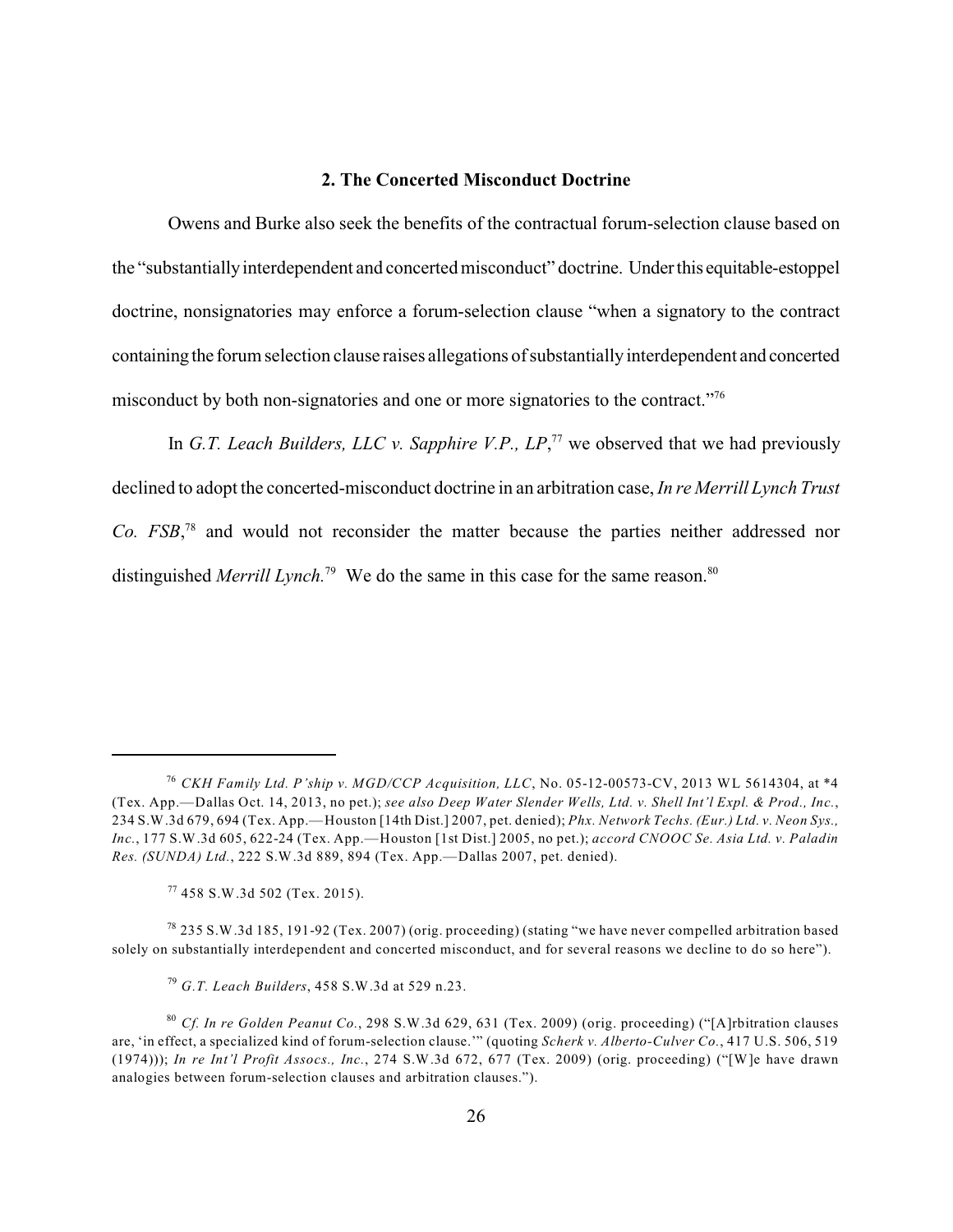## **3. The Major-Transaction Mandatory-Venue Provision**

Section 15.020(c) of the Texas Civil Practice and Remedies Code provides:

[A]n action arising from a major transaction may not be brought in a county if:

. . . .

(2) the party bringing the action has agreed in writing that an action arising from the transaction must be brought in another county of this state or in another jurisdiction, and the action may be brought in that other county, under this section or otherwise, or in that other jurisdiction.<sup>81</sup>

The term "major transaction" is defined as "a transaction evidenced by a written agreement under

which a person pays or receives, or is obligated to pay or entitled to receive, consideration with an

aggregate stated value equal to or greater than \$1 million."<sup>82</sup>

Section 15.020 is a mandatory-venue provision, and when it is implicated, the tag-along

venue provision in section 15.004 also applies. That provision states:

In a suit in which a plaintiff properly joins two or more claims or causes of action arising from the same transaction, occurrence, or series of transactions or occurrences, and one of the claims or causes of action is governed by the mandatory venue provisions of Subchapter B [including section 15.020], the suit shall be brought in the county required by the mandatory venue provision.<sup>83</sup>

Owens and Burke assert that, pursuant to section 15.004, the plaintiffs' claims against the

nonsignatory defendants must be piggybacked onto claims that are subject to mandatory venue in

Delaware because (1) the allegations in this case involve a major transaction within the meaning of

 $81$  Tex. Civ. Prac. & Rem. Code § 15.020(c).

 $82$  *Id.* § 15.020(a).

 $^{83}$  *Id.* § 15.004.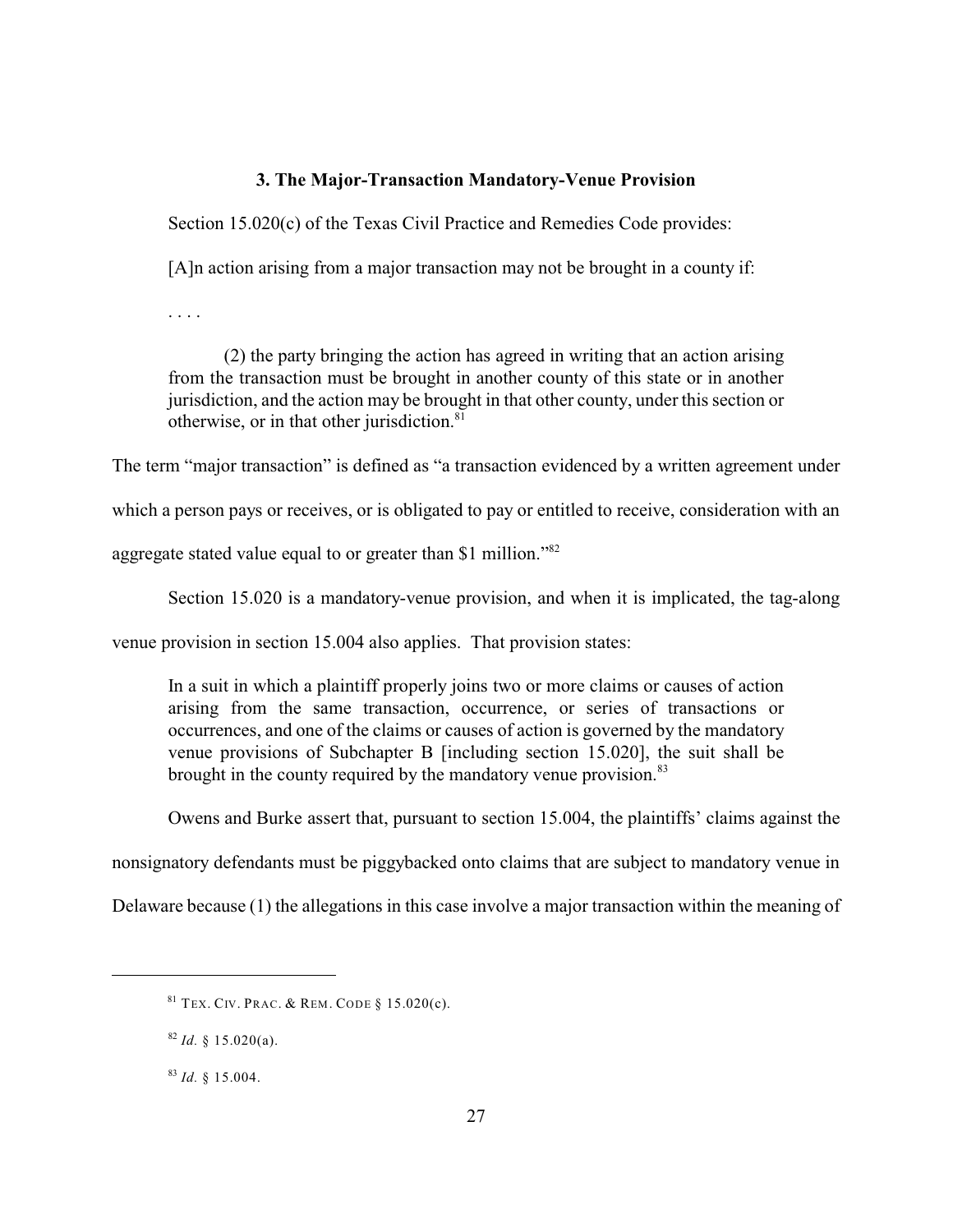section 15.020 and (2) the forum-selection clause in the 2010 Amended Shareholders Agreement provides for mandatory venue in Delaware as to the claims against the signatory defendants (the venture-capital shareholders and directors). The major transaction Owens and Burke cite is the 2010 Series B-1 Financing that precipitated the 2010 amendments to the shareholders agreement. That financing arrangement, they say, qualifies as a "major transaction" under section 15.020 because it involved "greater than \$1 million" in consideration.

We do not agree that section 15.004 compels dismissal of the claims against Owens and Burke. First, section 15.020 requires the transaction to be "evidenced by a written agreement under which a person pays or receives, or is obligated to pay or entitled to receive, consideration with an aggregate stated value equal to or greater than \$1 million."<sup>84</sup> Although the written financing agreement was not included in the record, there does not appear to be any dispute that it does involve consideration above section 15.020's monetary threshold. But even if that circumstance is evident, or conceded, section  $15.020(c)(2)$  applies only when "the party bringing the action has agreed in writing that an action *arising from the transaction* must be brought . . . in another jurisdiction."<sup>85</sup> Here, the parties only agreed in writing that "any dispute arising out of" the *2010 Amended Shareholders Agreement* must be brought in Delaware. Importantly, the shareholders agreement is separate and distinct from the financing agreement. And even though disputes arising out of the shareholders agreement may concern other events connected with the transaction, the record bears

 $^{84}$  *Id.* § 15.020(a).

 $^{85}$  *Id.* § 15.020(c) (emphasis added).